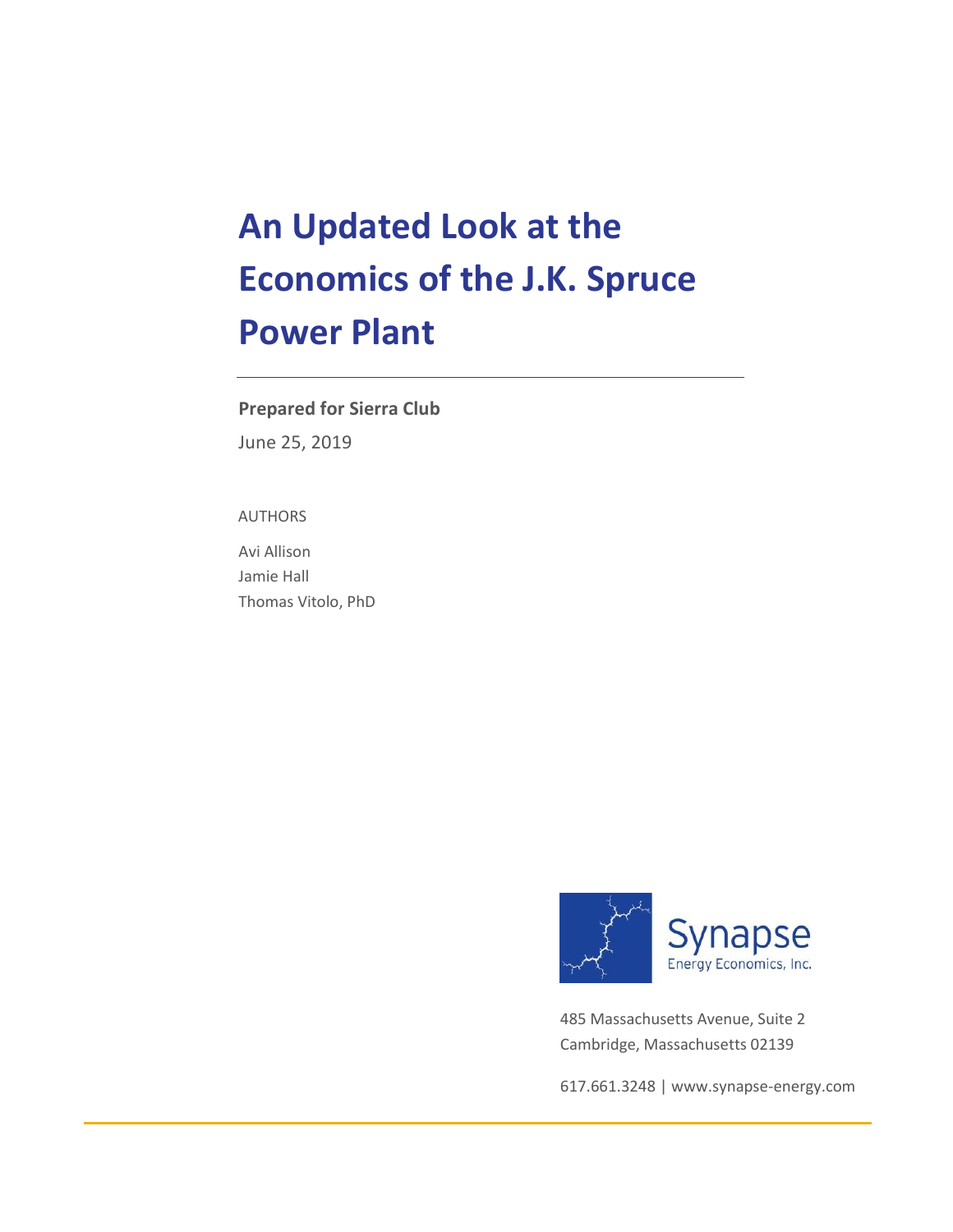## **CONTENTS**

| 1. |                                                                       |                                                                                        |  |  |  |
|----|-----------------------------------------------------------------------|----------------------------------------------------------------------------------------|--|--|--|
| 2. |                                                                       |                                                                                        |  |  |  |
| 3. | PROJECTED FUTURE PERFORMANCE RELATIVE TO THE MARKET 4                 |                                                                                        |  |  |  |
|    | 3.1.                                                                  |                                                                                        |  |  |  |
|    | 3.2.                                                                  | If gas prices grow less rapidly than projected by AEO, Spruce 1 may remain uneconomic  |  |  |  |
|    |                                                                       |                                                                                        |  |  |  |
| 4. | PERFORMANCE OF SPRUCE RELATIVE TO REPLACEMENT GENERATION RESOURCES 11 |                                                                                        |  |  |  |
|    | 4.1.                                                                  |                                                                                        |  |  |  |
|    | 4.2.                                                                  |                                                                                        |  |  |  |
|    | 4.3.                                                                  | Replacing both Spruce units with a portfolio of renewable and energy storage resources |  |  |  |
|    | 4.4.                                                                  |                                                                                        |  |  |  |
| 5. |                                                                       |                                                                                        |  |  |  |
|    | 5.1.                                                                  |                                                                                        |  |  |  |
|    | 5.2.                                                                  |                                                                                        |  |  |  |
|    | 5.3.                                                                  |                                                                                        |  |  |  |
| 6. |                                                                       | .19                                                                                    |  |  |  |
| 7. |                                                                       |                                                                                        |  |  |  |
| 8. |                                                                       |                                                                                        |  |  |  |
|    | <b>APPENDIX A.</b>                                                    |                                                                                        |  |  |  |
|    | 1.                                                                    |                                                                                        |  |  |  |
|    | 2.                                                                    |                                                                                        |  |  |  |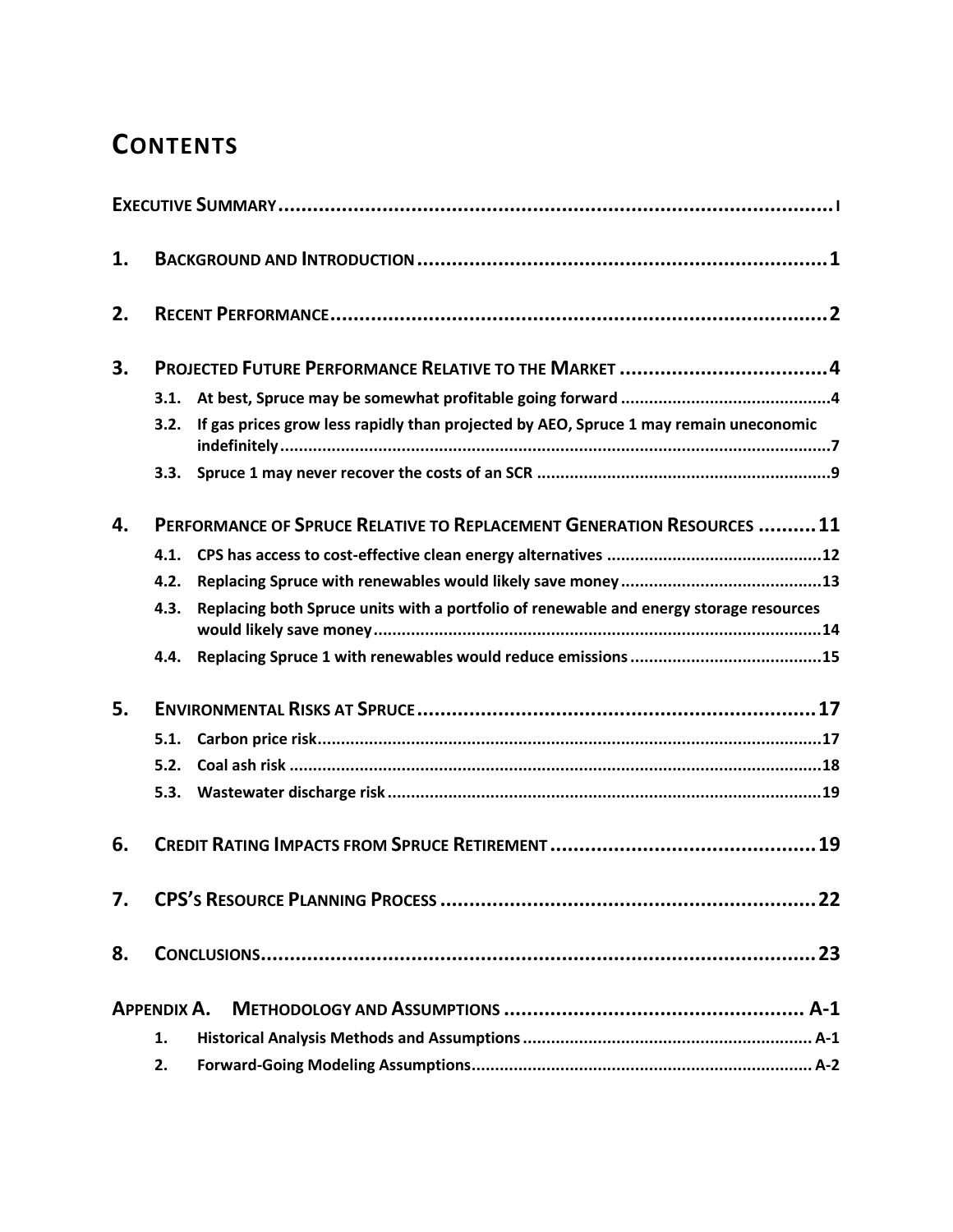## **EXECUTIVE SUMMARY**

The J.K. Spruce power plant consists of two coal-fired generating units operated by CPS Energy outside of San Antonio, Texas. This report builds from a previous Synapse Energy Economics, Inc. (Synapse) study to evaluate the current economic status of the Spruce units. We used publicly available data to evaluate the recent and projected performance of each Spruce unit relative to potential replacement options. We also reviewed CPS's resource planning process and assessed the reasonableness of concerns regarding the potential impact of retiring one or both Spruce units on CPS's credit rating and borrowing costs.

Overall, we find that the Spruce units are marginal resources that are likely uneconomic relative to cleaner alternatives such as wind and solar. Our detailed findings include the following:

- **Both Spruce units have lost money relative to the market over the past six years**. Synapse estimates that from 2013 through 2018, Spruce 1 cost \$37 million more than market alternatives and Spruce 2 lost \$84 million relative to the market. Though tight market conditions and high summer loads caused the Spruce units to earn positive net revenues in 2018, those revenues were outweighed by losses incurred from 2015 through 2017.
- **Both Spruce units are likely to lose money relative to the market for the next four years**. From 2019 through 2022, we project that each Spruce unit will lose money each year and will lose more than \$30 million total relative to the market.
- **Under a specific set of future circumstances that would be favorable to continued operation, the Spruce units could become profitable relative to the market in the mid-2020s (although not relative to renewable energy resources).** The future profitability of the Spruce plant would likely require some combination of rapidly increasing gas prices, stagnant or declining coal prices, and an absence of any new environmental costs. Under those conditions and an assumption of optimal dispatch, we estimate that Spruce 1 and Spruce 2 would produce average annual net revenues of \$20 million and \$36 million, respectively, from 2023 through 2040.
- **If gas prices increase slowly, Spruce 1 will likely remain uneconomic indefinitely.**  Under a lower gas price scenario in which gas prices rise gradually, in a manner more consistent with gas price futures markets, Spruce 1 incurs net present value (NPV) net losses of \$53 million between 2019 and 2040. Spruce 2 earns NPV net revenues of \$1 million.
- **Installing selective catalytic reduction (SCR) technology at Spruce 1 would be a risky investment.** If CPS were required to install SCR at Spruce 1—consistent with standard practice for addressing ozone pollution concerns—it would barely break even under favorable commodity price assumptions. If faced with rapidly increasing gas prices and no other environmental costs, Spruce Unit 1 would earn NPV net revenues of \$34 million relative to the market from 2019 through 2040. If gas prices were to increase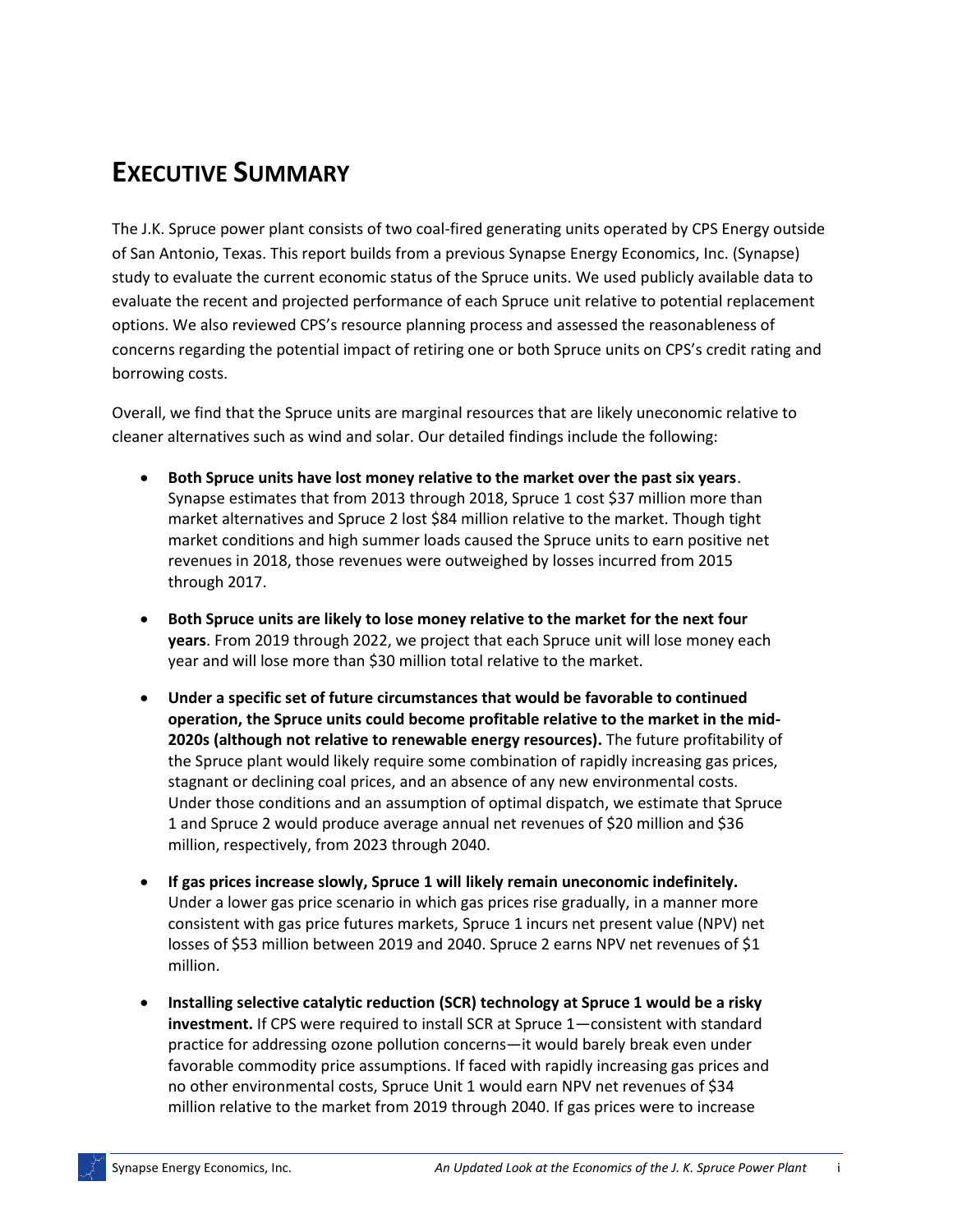only gradually, we estimate that Spruce 1 would incur NPV net losses of \$230 million over this period.

- **Replacing Spruce with renewable generation would likely reduce CPS costs.** Under current power purchase agreement (PPA) prices and market dynamics, investing in solar and wind would generate levelized net revenues more than three times greater than the benefits offered by either Spruce unit, even in the absence of new environmental regulations. These increased net revenues could be used to lower electricity bills and/or lower taxes.
- **Replacing Spruce with a portfolio of non-emitting resources would likely save money for CPS ratepayers.** CPS has identified a potential replacement portfolio consisting of 1,000 megawatts (MW) of wind, 800 MW of solar, and 450 MW of energy storage. We estimate that retiring the Spruce units in 2025 and replacing them with this portfolio would result in average savings of approximately \$85 million per year from 2026 through 2040.
- **The Spruce units face substantial environmental compliance risks.** In addition to likely having to install SCR at Spruce 1, CPS will face growing financial risks related to carbon pricing, coal ash pollution, and wastewater discharges if it continues to operate the Spruce units beyond the mid-2020s.
- **If the Spruce units are uneconomic, retiring them early would be unlikely to harm CPS's credit rating.** If the units are uneconomic, their retirement would be unlikely to negatively affect most key CPS financial metrics. CPS' debt-to-capitalization ratio would most likely suffer, but that metric appears to be of less concern to credit rating agencies than the continued operation of economically challenged coal units.
- **CPS's resource planning process is inadequate and lags behind those of its peers.**  While other large municipal and investor-owned utilities throughout the country engage in rigorous, transparent resource planning processes, the basis for CPS's resource plans remains opaque.

We conclude that the available public evidence regarding the economics of the Spruce units is such that CPS should rigorously evaluate the potential near-term retirement of those units. CPS should use its proprietary data and electric-sector optimization models to assess alternative retirement dates as part of a transparent, thorough resource planning process. If CPS analysis confirms that one or both of the Spruce units are uneconomic relative to alternative resource options, CPS should pursue options for the orderly, near-term retirement of those units.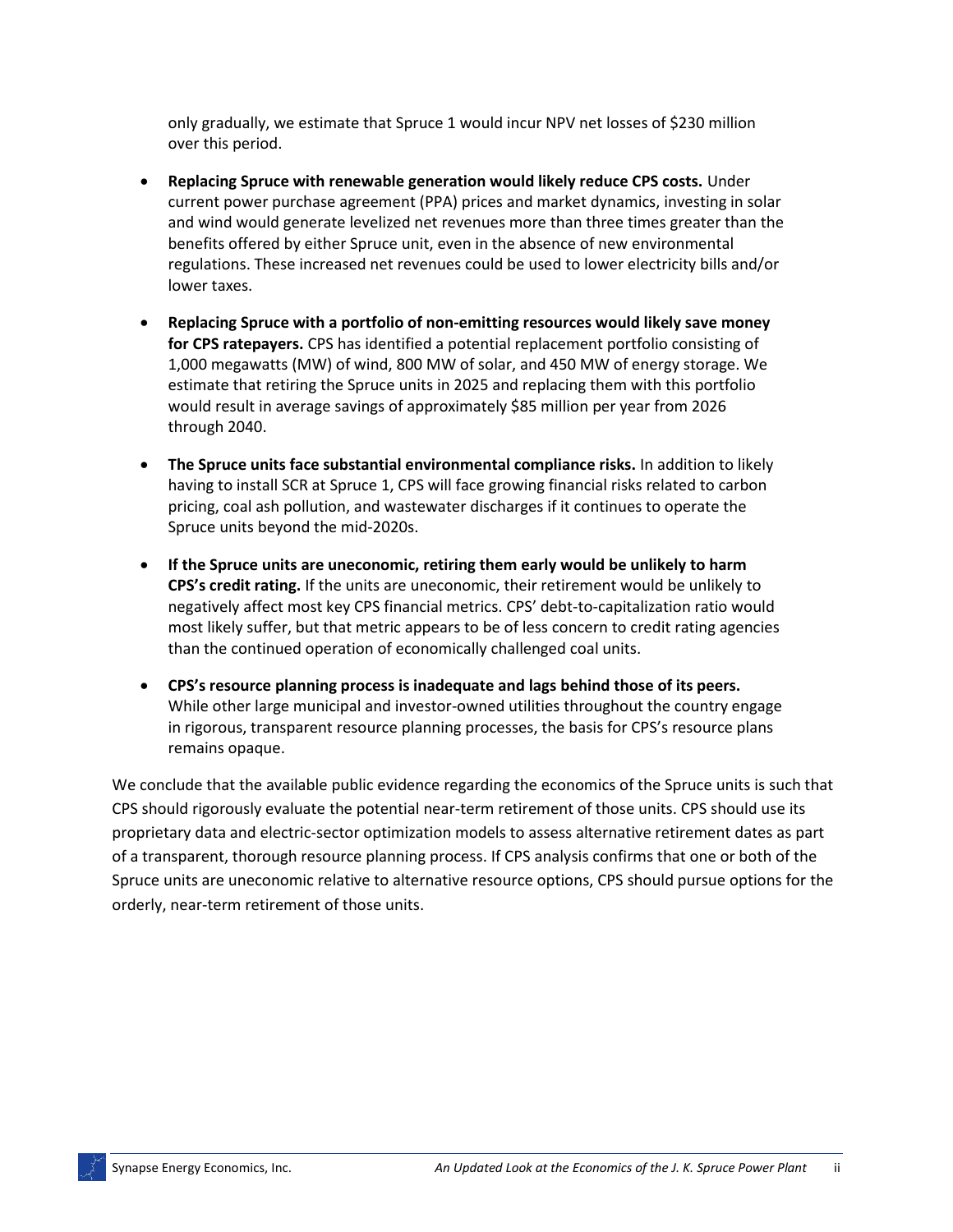## **1. BACKGROUND AND INTRODUCTION**

This report provides an updated economic assessment of the J.K. Spruce power plant. The Spruce plant is owned and operated by CPS Energy, a municipal utility that provides electric and natural gas services to the Greater San Antonio region. The plant is located in Bexar County, Texas and consists of two units. Spruce Unit 1 became operational in 1992 and has a nameplate capacity of 566 megawatts (MW). Spruce Unit 2 entered service in 2010 and has a capacity of 878 MW.<sup>1</sup> Both Spruce units were constructed with flue gas desulfurization (FGD) systems to limit emissions of sulfur dioxide (SO<sub>2</sub>) and baghouses to control emissions of particulate matter.<sup>2</sup> Spruce 2 was constructed with a selective catalytic reduction (SCR) system to limit emissions of oxides of nitrogen (NO<sub>x</sub>). Spruce 1 uses a low-NO<sub>x</sub> burner (LNB) to achieve some  $NO<sub>X</sub>$  reductions, but nevertheless has an emissions rate about three times higher than Spruce 2.<sup>3</sup>

In 2017, Synapse Energy Economics, Inc. (Synapse) conducted a preliminary economic assessment of the Spruce plant.<sup>4</sup> That evaluation found that the Spruce units had lost money relative to the Electric Reliability Council of Texas (ERCOT) market in recent years and would likely be uneconomic relative to renewable resource options on a forward-going basis. Since that report was published, CPS has released and promoted a new "Flexible Generation Path" resource plan. Under this plan, CPS is revising its previous plans to install SCR at Spruce 1 and is considering moving up the retirement date of Spruce 1 from 2047 to 2030.<sup>5</sup> However, CPS is evidently planning to continue operating Spruce 2 through at least the 2040s. To our knowledge, CPS has not publicly presented any rigorous analyses justifying its proposed plan, including its proposed Spruce unit retirement dates.

This report relies on the latest publicly available data to provide an updated assessment of the recent and projected financial performance of the Spruce plant.<sup>6</sup> Sectio[n 2](#page-5-0) reviews the recent performance of the Spruce units relative to the ERCOT market. Section [3](#page-7-0) evaluates the likely future performance of the Spruce units relative to the market. Section [4](#page-14-0) compares the projected performance of the Spruce units to alternative generation resources including solar, wind, and battery storage. Section [5](#page-20-0) identifies

 $\overline{a}$ 

<sup>1</sup> U.S. EIA. Form EIA-860 data for 2017. Available a[t https://www.eia.gov/electricity/data/eia860/.](https://www.eia.gov/electricity/data/eia860/)

<sup>2</sup> U.S. Environmental Protection Agency. Air Markets Program Data. Available at[: https://ampd.epa.gov/ampd/.](https://ampd.epa.gov/ampd/)

<sup>3</sup> *Ibid.*

<sup>&</sup>lt;sup>4</sup> Allison, A., T. Vitolo, and J. Fisher. 2017. The Shaky Economics of the J.K. Spruce Power Plant: Weighing the Costs of a Coal Plant Against Renewable Energy Options. Synapse Energy Economics for Sierra Club. Available a[t https://www.synapse](https://www.synapse-energy.com/sites/default/files/Shaky-Economics-JKSpruce-17-032.pdf)[energy.com/sites/default/files/Shaky-Economics-JKSpruce-17-032.pdf.](https://www.synapse-energy.com/sites/default/files/Shaky-Economics-JKSpruce-17-032.pdf) 

<sup>5</sup> Gold-Williams, P. 2018. CPS Energy Strategic Update, March 6, 2018. p. 8.

<sup>&</sup>lt;sup>6</sup> Because CPS declined to provide its detailed data and assumptions regarding its system, we relied entirely on publicly available data.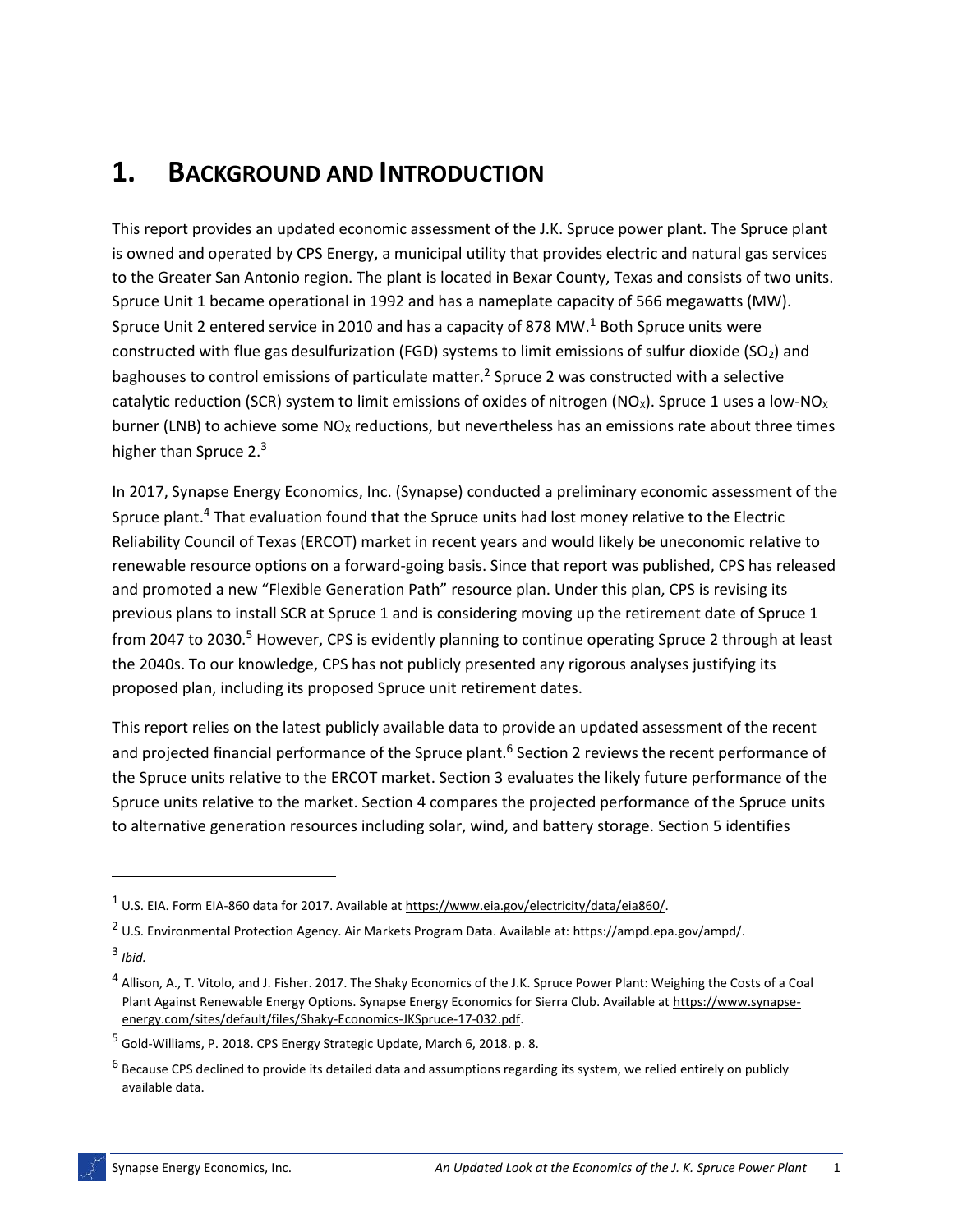certain environmental compliance risks facing the Spruce units. Section [6](#page-22-0) discusses the potential impacts of retiring the Spruce units on CPS's financial metrics and credit rating. Section [7](#page-25-0) highlights the importance of robust and transparent resource planning processes in coal unit retirement decisions. Finally, Sectio[n 8](#page-26-0) offers conclusions and recommendations.

## <span id="page-5-0"></span>**2. RECENT PERFORMANCE**

Our analysis finds that both Spruce units lost money relative to the market over the past six years. Between 2015 and 2017, both units lost more than \$30 million per year.<sup>7</sup> Both units experienced positive net revenues in 2018, as unusually high summer temperatures led to high market prices that improved the value of the Spruce units. However, on balance these units have not been providing economic value in recent years.

[Figure 1](#page-5-1) shows Spruce 1's revenue and cost streams, along with its net revenues, for each full year from 2013 through 2018. We estimate that Spruce 1 lost a total of \$37 million over that six-year period.



#### <span id="page-5-1"></span>**Figure 1. Spruce Unit 1 historical revenues and costs**

 $\overline{a}$ 

 $<sup>7</sup>$  It is possible that CPS did not actually experience the losses presented here, possibly due to the presence of hedging</sup> mechanisms such as a bilateral contract that locks in the price paid for Spruce's generation. Nonetheless, the performance of Spruce relative to the market as shown in this report provides the clearest indication of the economic viability of the Spruce plant over the longer term.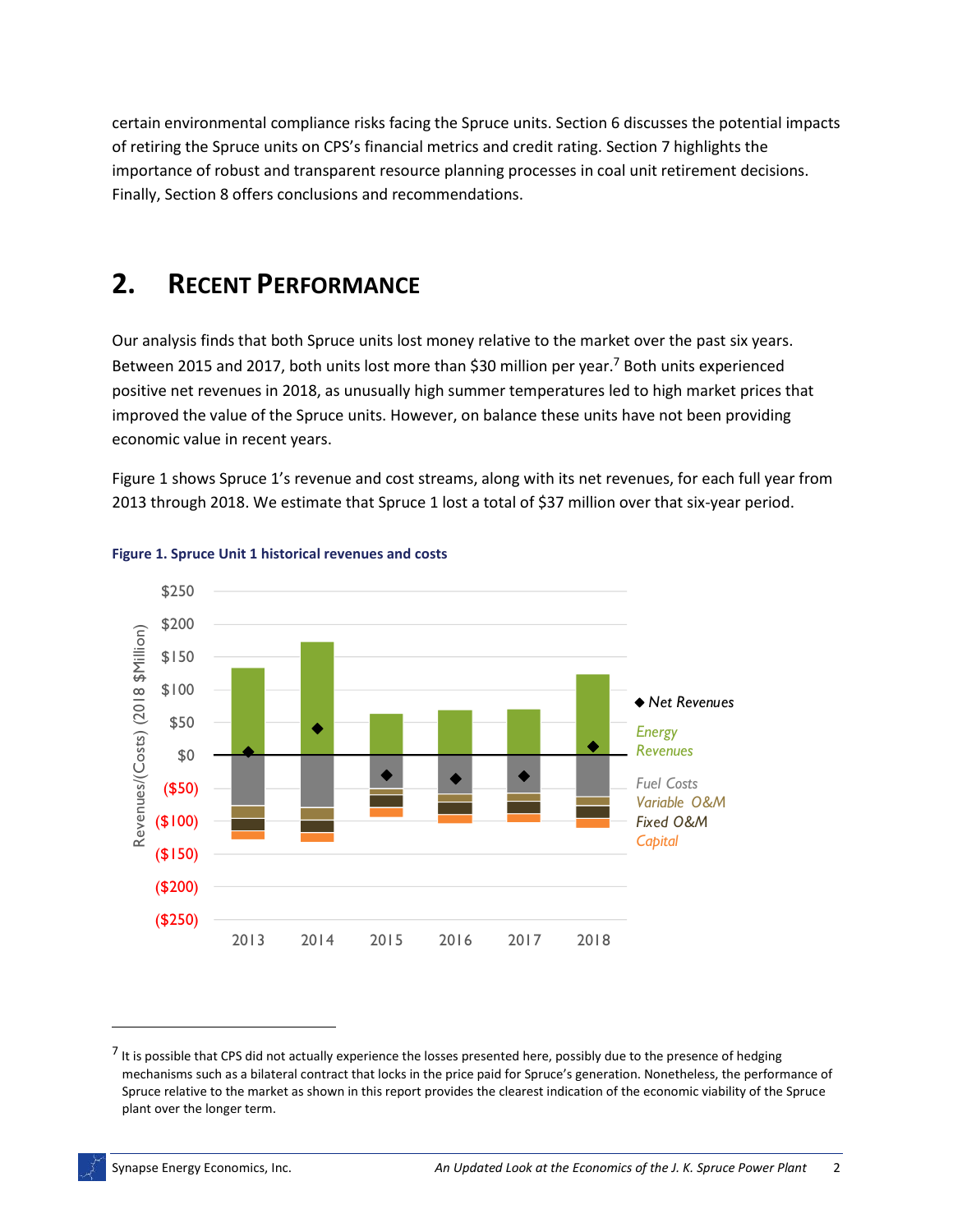#### *Source: Synapse calculations.*

In recent years, Spruce 2 has fared similarly to Spruce 1, as shown in [Figure 2.](#page-6-0) We estimate that Spruce 2 lost about \$84 million between 2013 and 2018.



<span id="page-6-0"></span>

The recent unprofitability of the Spruce units is largely a result of gas price trends[. Figure 3](#page-7-1) presents the historical relationship between Henry Hub natural gas prices and the capacity factors of the Spruce units. When gas prices dropped in 2015, both Spruce units operated less than half the time and earned less revenue when they did operate. As gas prices have gradually ticked up since 2016, the capacity factors of the Spruce units have recovered somewhat. But with 2018 gas prices still less than \$3.20 per million British thermal units (MMBtu), Spruce unit capacity factors have remained well below the levels experienced earlier in the decade, when gas prices were greater than \$4.00 per MMBtu.

*Source: Synapse calculations.*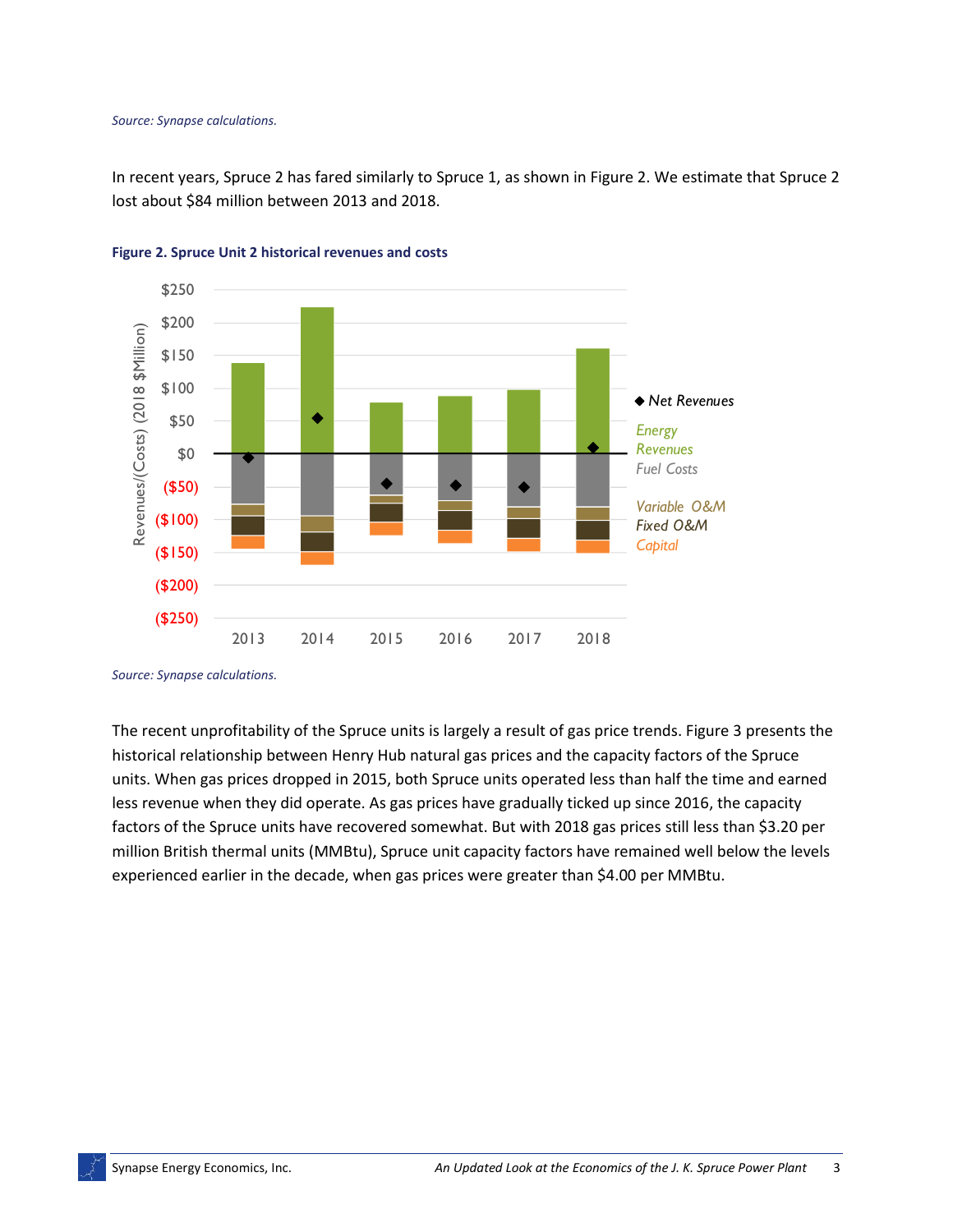

<span id="page-7-1"></span>**Figure 3. Historical relationship between delivered natural gas price and Spruce capacity factors**

*Source: Form EIA-923; EIA historical Henry Hub prices; Synapse calculations.*

## <span id="page-7-0"></span>**3. PROJECTED FUTURE PERFORMANCE RELATIVE TO THE MARKET**

#### **3.1. At best, Spruce may be somewhat profitable going forward**

Using natural gas price assumptions from the U.S. Energy Information Agency's (EIA) Annual Energy Outlook (AEO) 2019 Reference Case, we project that the Spruce plant will be slightly profitable relative to the market over the long term. This is assuming no major environmental costs and minimal energy price suppression from renewables.

[Figure 4](#page-8-0) shows that under these assumptions Spruce 1 is likely to shift between being slightly unfavorable to slightly favorable relative to the market beginning in the mid-2020s. We project that from 2019 to 2040 Spruce 1 will provide net present value (NPV) net revenues of about \$229 million under this scenario. 8

 $\overline{a}$ 

<sup>&</sup>lt;sup>8</sup> Although CPS is considering moving its planned Spruce 1 retirement date up to 2030, it has not committed to doing so. We therefore evaluated the economics of Spruce 1 over two full decades of future operation. Our results indicate that if CPS would save money by retiring Spruce 1 in 2030 rather than in 2040, it would almost certainly achieve further savings by retiring Spruce 1 in the 2020s rather than in 2030.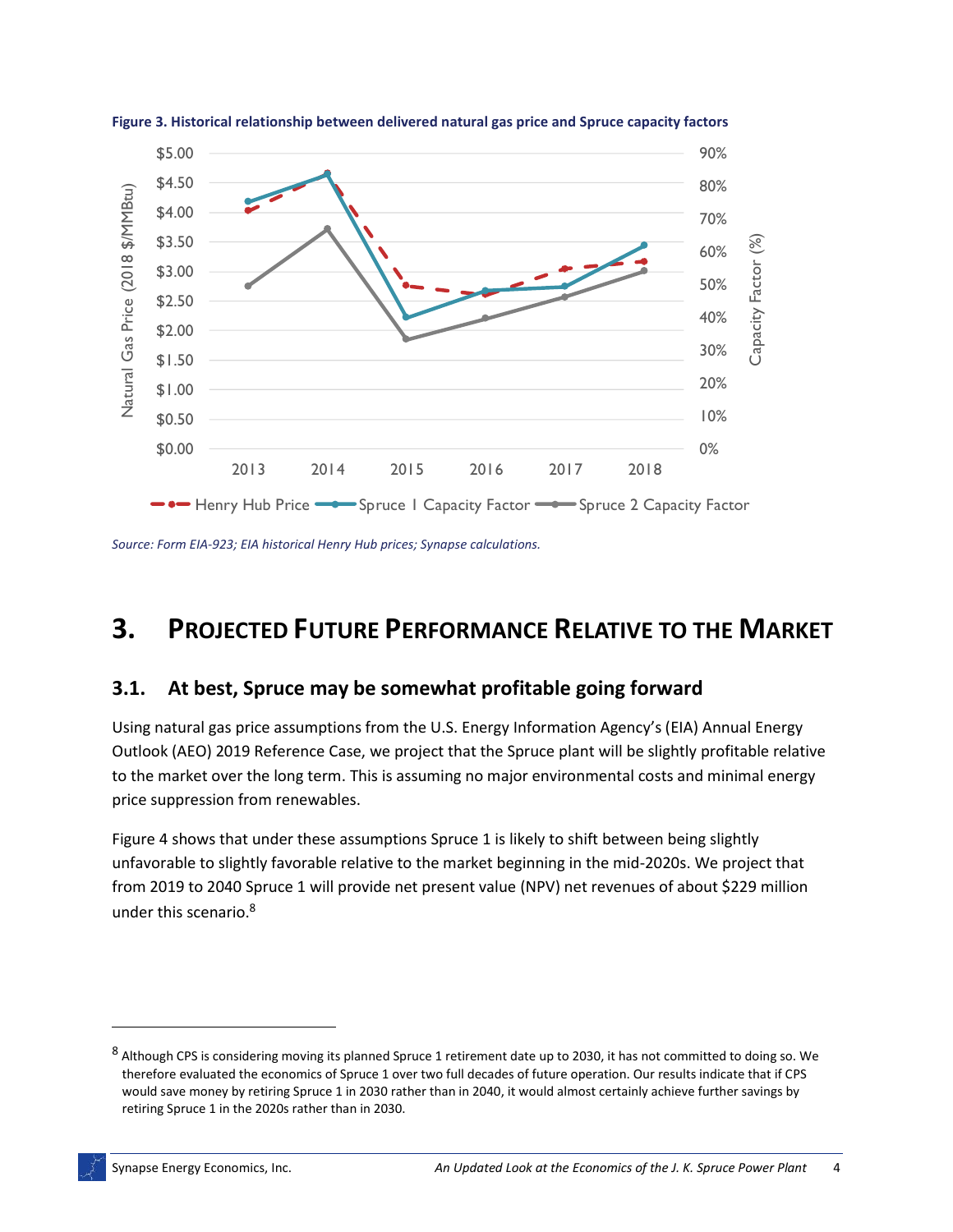

<span id="page-8-0"></span>

*Source: Synapse calculations.*

Spruce 2 is likely to perform somewhat better than Spruce 1 over the long term, in large part due to its lower heat rate. Still, we calculate that Spruce 2 will likely lose more than \$40 million between 2019 and 2022 and only become economic in the mid-2020s, as presented i[n Figure 5.](#page-9-0) Over the full 2019–2040 period, Spruce 2 is projected to generate NPV net revenues of \$448 million.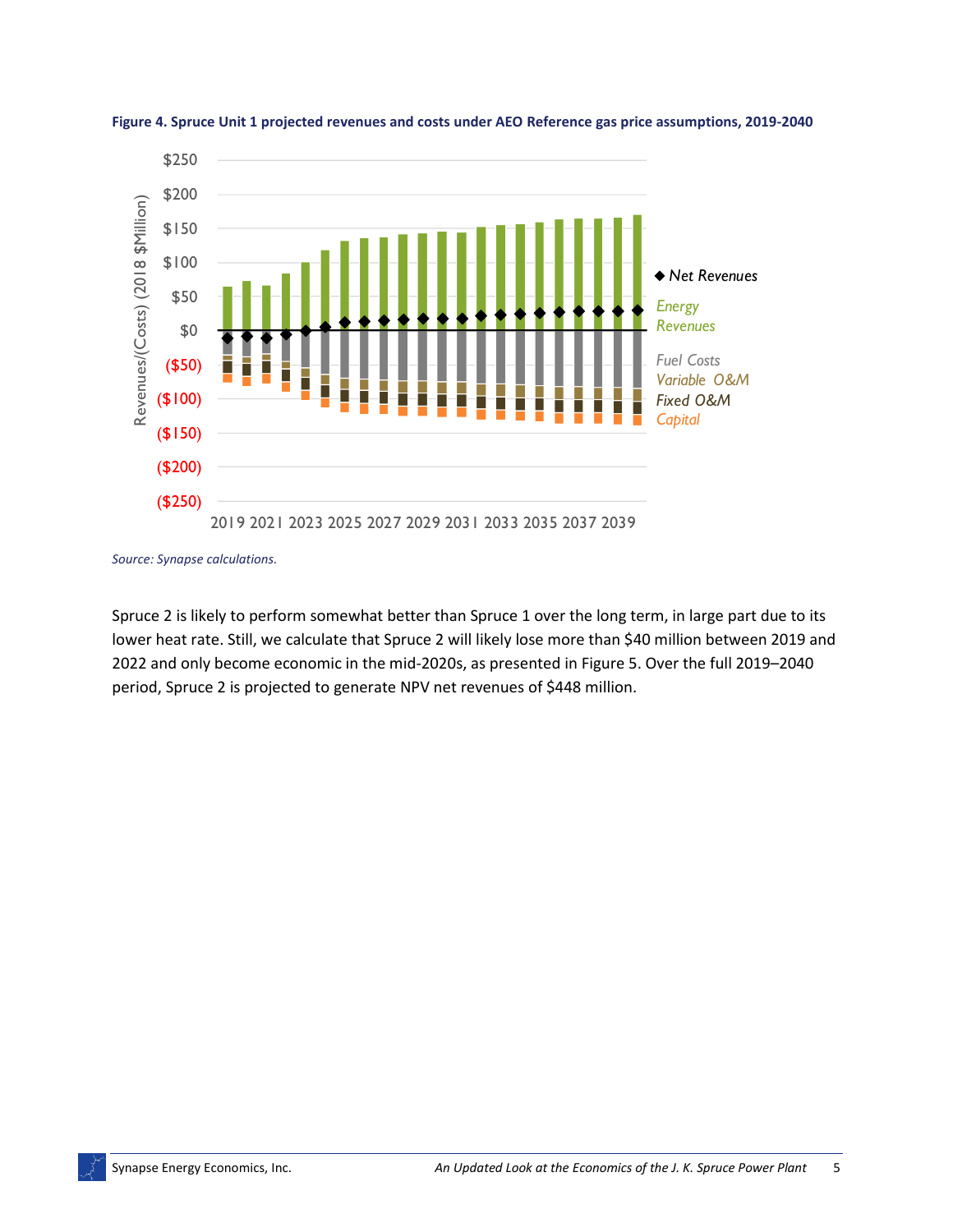

<span id="page-9-0"></span>**Figure 5. Spruce Unit 2 projected revenues and costs under AEO Reference gas price assumptions, 2019-2040**

*Source: Synapse calculations.*

It is important to recognize that these results are based on the alignment of several assumptions that are favorable to the Spruce units, including:

- **Steadily increasing natural gas prices.** The AEO 2019 Reference case projects that natural gas prices at the Henry Hub will increase by 15 percent in real terms between 2018 and 2025, an increase of more than 2 percent per year. Under our modeling, these increased gas prices drive up energy prices, leading to increased energy revenues for coal units. We note that futures markets currently indicate that gas prices are likely to decline in the near term.
- **Slow growth of coal prices.** In contrast with increasing natural gas prices, the AEO Reference case projects that coal prices in Wyoming's Powder River Basin (from which Spruce gets its coal) will *decrease* in real terms between 2018 and 2025. This divergence of coal and gas prices is likely necessary for Spruce to be economically viable over the long term.
- **Optimal dispatch of the Spruce units.** We assume that the Spruce units operate at full capacity in all hours in which their production costs are below prevailing energy prices, and that they do not run at all during unprofitable hours. In practice, coal plants are not capable of ramping up and down quickly enough to operate at full capacity in one hour and turn off the very next hour. Instead, coal units end up either operating at a loss in some hours or failing to fully take advantage of hours with high energy prices. In addition, all coal plants are out of commission for certain stretches of the year, due to both planned maintenance and unplanned failures.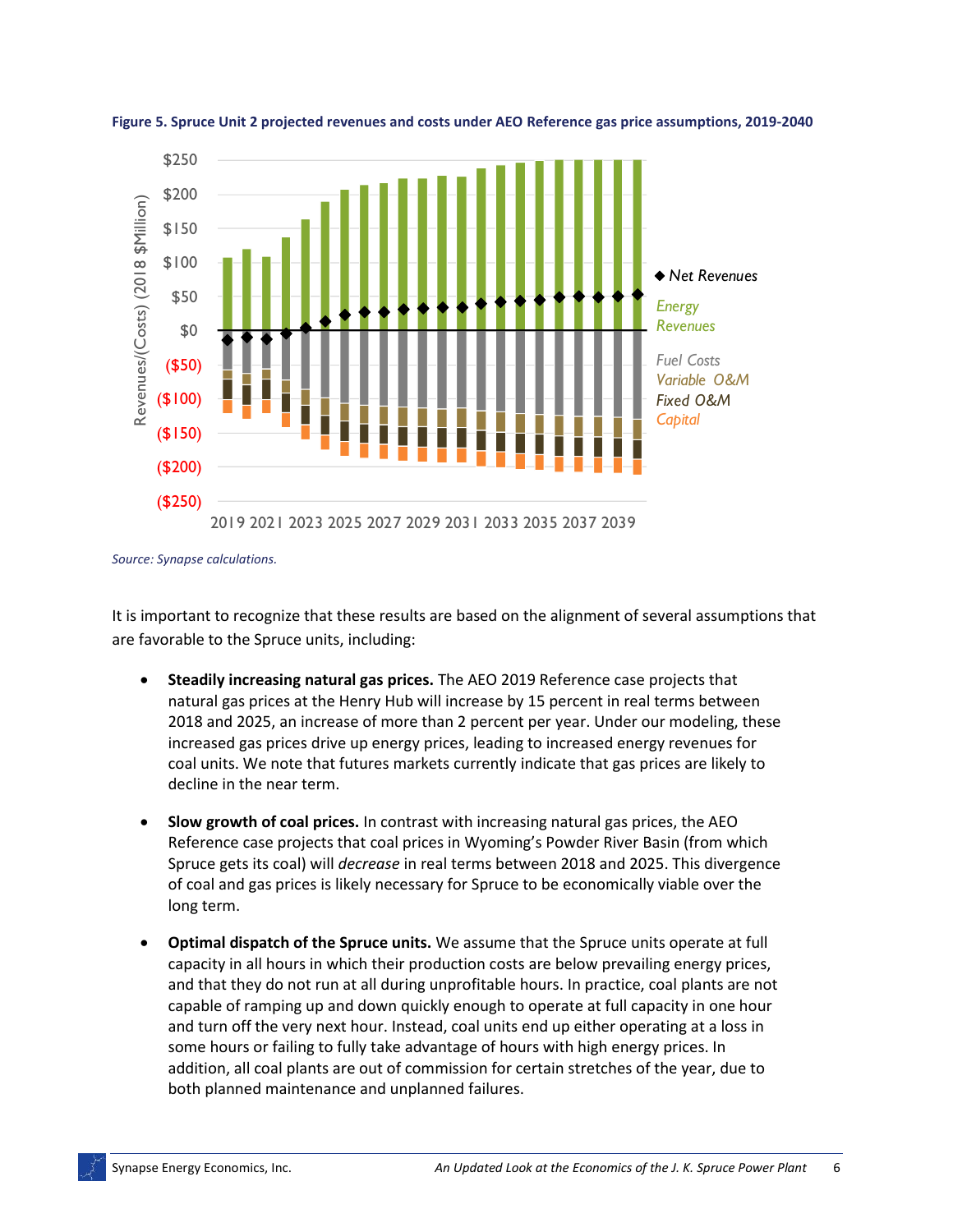- **No new environmental costs.** Under this analysis, we do not assume any incremental costs associated with proposed or potential future environmental regulations. Over the next 20 years, there is a strong chance that the Spruce units will face new costs associated with regulations addressing carbon dioxide  $(CO<sub>2</sub>)$ , criteria air pollutants, and other forms of pollution. Any such regulations would put Spruce at a disadvantage relative to natural gas and renewable generation in the ERCOT market.
- **Minimal price suppression by renewables.** We assume that natural gas prices will continue to be the primary determinant of energy market clearing prices. However, as renewables with minimal operational costs continue their rapid growth within the ERCOT system, they may set the market price in an increasing number of hours. This could weaken the link between higher gas prices and higher energy prices and increase the number of hours during which the Spruce units cannot operate profitably. Even if renewables continue to rarely set market clearing prices, their increased prevalence will suppress prices by reducing the need for the highest-cost generation resources. In addition, increased penetration of solar and wind energy will present operational and economic challenges for coal units that struggle to ramp up and down in response to variable output from renewable resources.

## **3.2. If gas prices grow less rapidly than projected by AEO, Spruce 1 may remain uneconomic indefinitely**

Because the economic performance of Spruce is strongly tied to natural gas prices, we examined a scenario in which future gas prices are lower than those projected in AEO 2019's base case. In this scenario, we rely on AEO 2019's "High oil and gas resource and technology" gas price projection. This projection shows lower gas prices that are more consistent with the NYMEX futures market than the AEO Reference case projection. Under this scenario, Spruce 1 does not earn positive net revenues until 2032, and even then it makes less than \$2 million in net revenues per year through 2040 (se[e Figure 6\)](#page-11-0). Spruce 2 does not earn more than \$8 million in any year (see [Figure 7\)](#page-11-1). Under this scenario, Spruce 1 generates NPV net losses of \$53 million between 2019 and 2040 and Spruce 2 generates NPV net revenues of \$1 million between 2019 and 2040.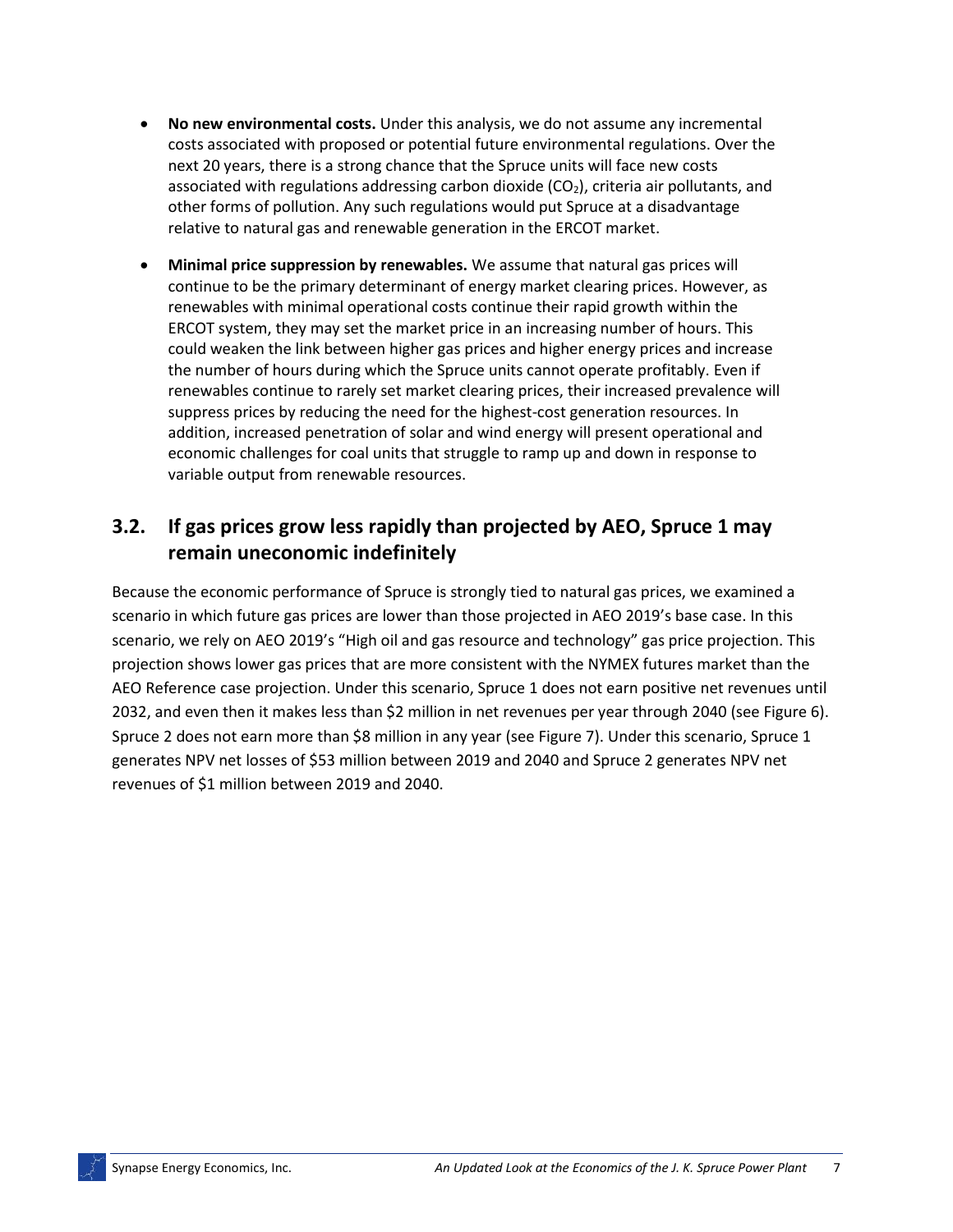

<span id="page-11-0"></span>

*Source: Synapse calculations.*



<span id="page-11-1"></span>**Figure 7. Spruce Unit 2 projected revenues and costs under AEO low gas price assumptions, 2019-2040**

*Source: Synapse calculations.*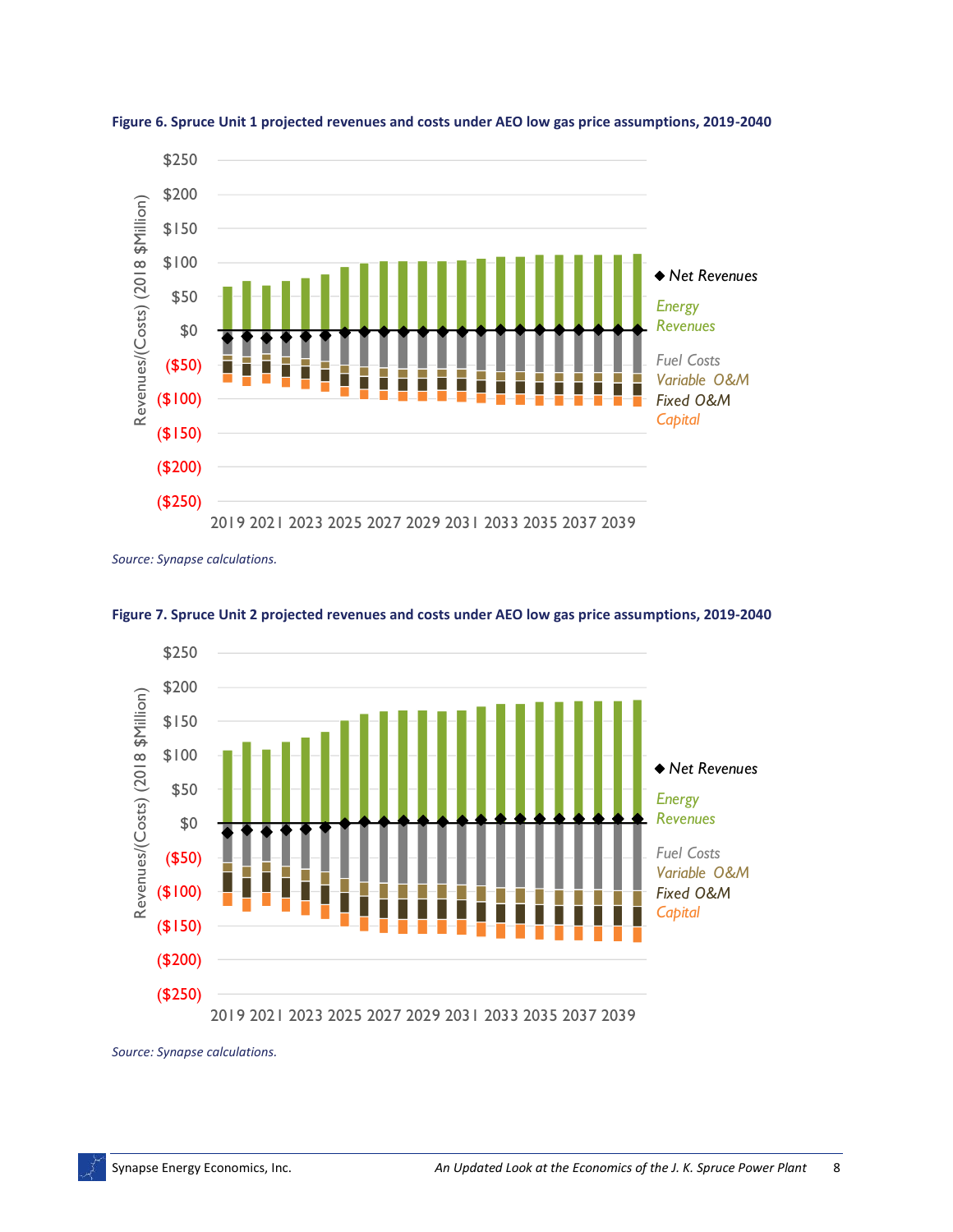We note that this scenario maintains assumptions related to coal prices, environmental costs, operational constraints, and renewable price suppression that are favorable to the Spruce units. The negative impact of a lower gas price assumption on the economics of Spruce likely approximates the effect of assuming higher coal prices, a positive carbon price, or greater renewables-driven energy price suppression. If a lower gas price future were to be combined with other less favorable assumptions, the economic outlook for both Spruce units would worsen.

### **3.3. Spruce 1 may never recover the costs of an SCR**

In 2018, the U.S. Environmental Protection Agency (EPA) designated air quality in Bexar County as in nonattainment with National Ambient Air Quality Standard (NAAQS) for ozone.<sup>9</sup> While CPS has removed plans to install an SCR at Spruce 1 from its budget and business plan, the Clean Air Act's Reasonably Available Control Technology standard would likely require that CPS eventually install SCR at Spruce 1 if Bexar County continues to exceed the ozone NAAQS. Therefore, Synapse evaluated the impact of installing SCR in 2025 on the economics of Spruce 1.

Under AEO 2019 Reference case gas price assumptions, the incremental costs associated with a new SCR system are sufficient to turn Spruce 1 from slightly economic to an economic wash. [Figure 8](#page-13-0) shows the projected annual revenues and costs faced by Spruce 1 assuming that CPS installs an SCR in 2025. The SCR carrying costs mostly offset the impact of increased gas prices in the 2020s. Therefore, under this scenario, Spruce 1 earns NPV net revenues of only \$34 million between 2019 and 2040. We consider this to be within the margin of error for this analysis.

<sup>&</sup>lt;sup>9</sup> U.S. EPA. July 2018. News Releases: EPA Finalizes Last 2015 Ozone Designations for 8 Counties in Texas. [https://www.epa.gov/newsreleases/epa-finalizes-last-2015-ozone-designations-8-counties-texas.](https://www.epa.gov/newsreleases/epa-finalizes-last-2015-ozone-designations-8-counties-texas)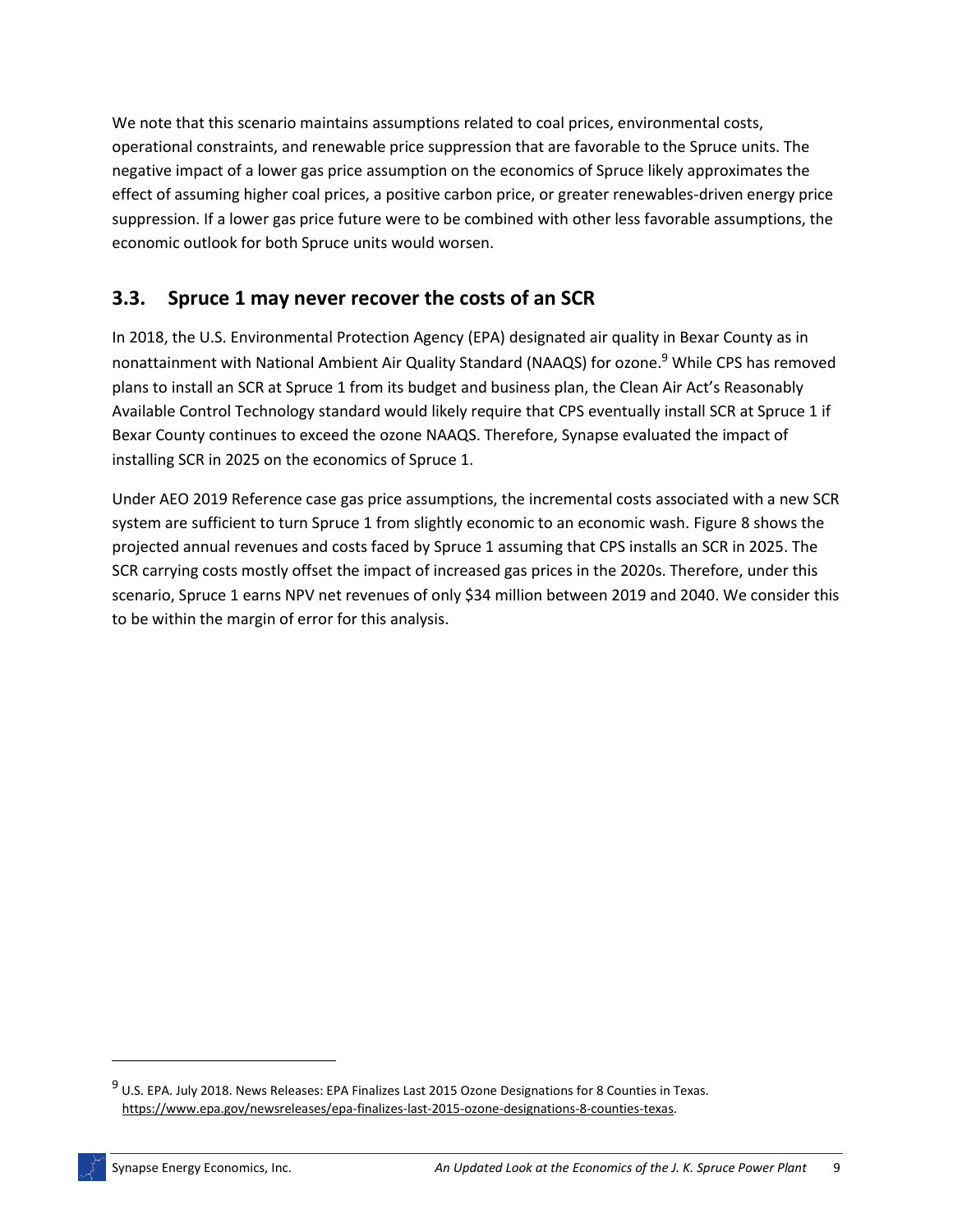

<span id="page-13-0"></span>**Figure 8. Spruce Unit 1 projected revenues and costs with SCR, AEO Reference gas prices, 2019-2040**

*Source: Synapse calculations.*

If future gas prices follow the trajectory of the AEO 2019 low gas price projections, Spruce 1 would likely never recover the costs of an SCR. Instead, we project that Spruce 1 would lose money relative to the market in every year from 2019 through 2040, incurring NPV net losses of approximately \$230 million (see [Figure 9\)](#page-14-1).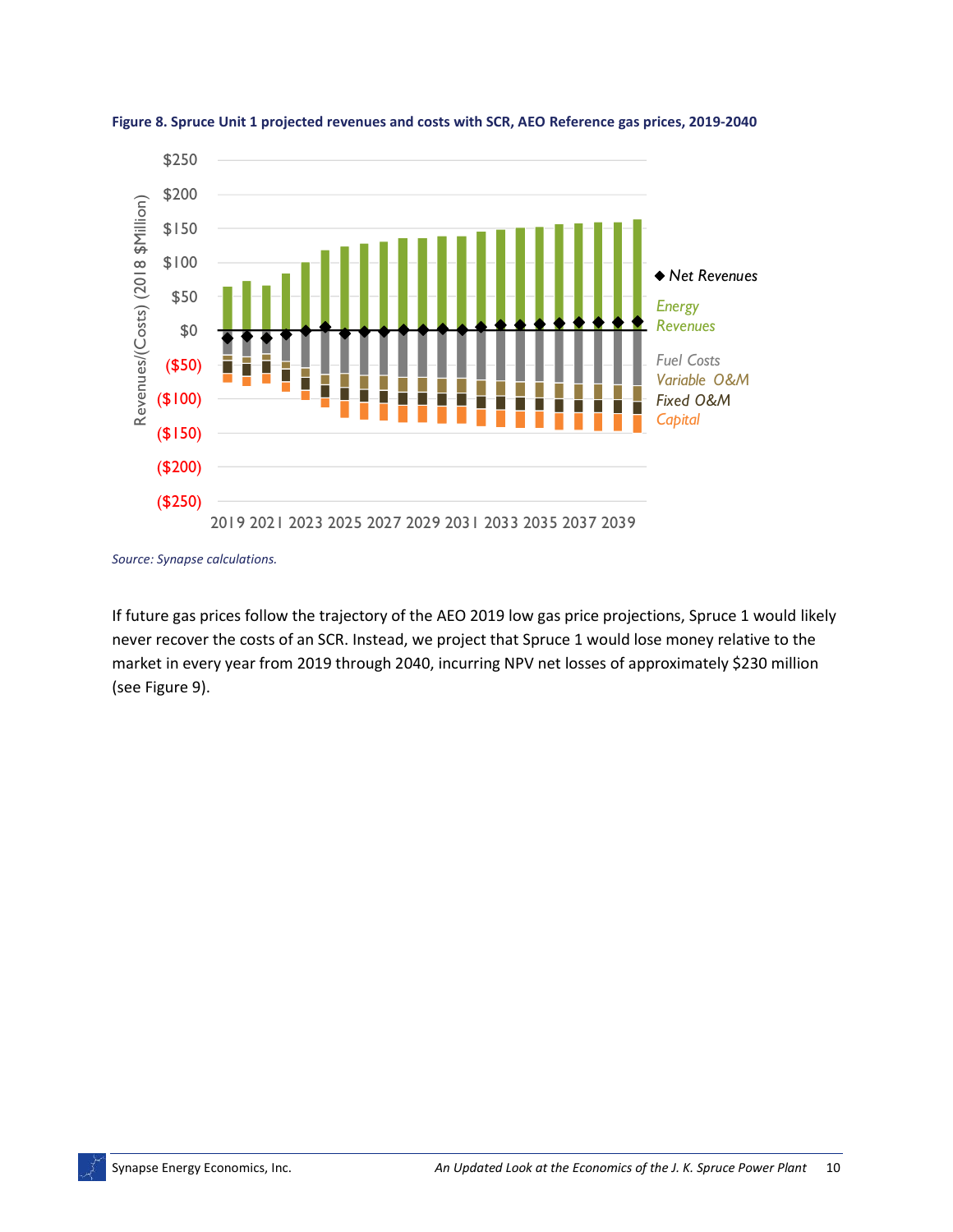

<span id="page-14-1"></span>

*Source: Synapse calculations.*

## <span id="page-14-0"></span>**4. PERFORMANCE OF SPRUCE RELATIVE TO REPLACEMENT GENERATION RESOURCES**

Were CPS to retire one or both Spruce units, it would not have to rely on its own generating capacity for replacement. By participating in the ERCOT market, CPS can replace uneconomic internal resources with external market purchases. Especially since CPS currently has excess capacity well beyond its planning target,<sup>10</sup> it could easily retire the Spruce units without fully replacing their capacity.

However, there are several good reasons why CPS may want to replace the Spruce units with its own generating capacity. First, CPS may not trust ERCOT to ensure reliable electricity supply, particularly since ERCOT is forecasting that it will continue to fall below its desired planning reserve margins for the next several years.<sup>11</sup> Second, CPS likely wishes to minimize exposure to market volatility, as reflected in last summer's high energy prices. Finally, CPS may want to invest in particular types of generating resources (such as renewables).

 $10$  Eugster, C. 2019. CPS Generation Update. March 25, 2019. p. 6.

<sup>11</sup> Potomac Economics. 2019. *2018 State of the Market Report for the ERCOT Electricity Markets*. p. 124.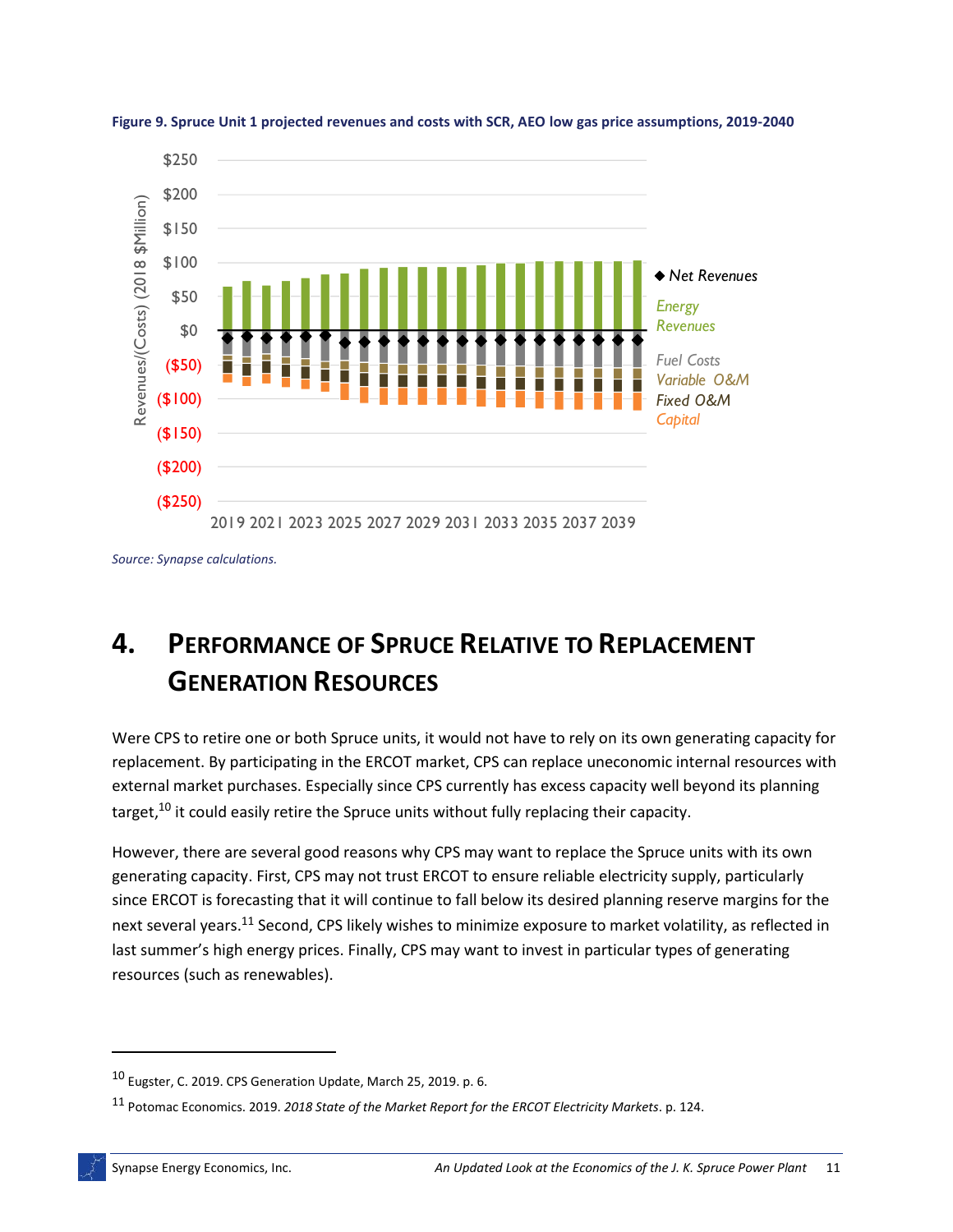Fortunately, CPS operates in a region containing a plentiful amount of economically and environmentally beneficial alternatives to existing coal units. And while comparing the Spruce units to a market proxy provides a good sense of the current economic value of the units, comparing Spruce to alternative generation resources likely provides a more realistic sense of the nature and costs of replacing the coal plant. In this section we evaluate the economics of the Spruce units relative to power purchase agreements (PPA) for individual renewable resource alternatives and to a potential portfolio of replacement generation resources previously identified by CPS.

### **4.1. CPS has access to cost-effective clean energy alternatives**

CPS's service territory lies entirely within the ERCOT interconnect, a region where renewable resources are very cost-effective. Recent PPAs in Texas have come in below \$25 per megawatt-hour (MWh) for solar and below \$17 per MWh for onshore wind.<sup>12</sup> These values are both well below average ERCOT energy prices. Texas municipal utilities have been among those benefitting from low-cost renewable resources. New Braunfels Utilities and Austin Energy have both reportedly signed PPAs for hundreds of megawatts of solar at a cost of around \$25 per MWh. $^{13}$ 

CPS itself has already begun to take advantage of low-cost renewable resources. CPS has signed PPAs for more than 1,000 MW of wind and more than 500 MW of solar, thereby already exceeding its goal of 1,500 MW of renewables by 2020.<sup>14</sup> CPS is also currently developing a paired solar-and-storage facility.<sup>15</sup> It will therefore soon have experience with a wide range of clean energy resources that could partially or fully replace the Spruce units.

However, CPS remains behind some of its fellow Texas municipal utilities in terms of renewable resource penetration. As of 2018, renewables represented 22 percent of CPS's nameplate capacity and provided less than 20 percent of its generation.<sup>16</sup> Under CPS's new Flexible Generation Plan, renewables would reach 50 percent of nameplate capacity in 2040.<sup>17</sup> In contrast, Austin Energy generated more than 37 percent of its energy using renewable resources in 2018 and is aiming for 55 percent renewable energy

<sup>12</sup> Foehringer Merchant, E. 2018. "Texas Municipal Utility Signs New Super-Low Solar PPA," Green Tech Media. December 14, 2018[. https://www.greentechmedia.com/articles/read/utility-signs-new-low-solar-ppa-in-texas#gs.bywz2i;](https://www.greentechmedia.com/articles/read/utility-signs-new-low-solar-ppa-in-texas#gs.bywz2i) Krulewitz, S. 2019. "Corporates May Be Leaving Millions on the Table by Procuring Wind Over Solar in ERCOT," Greentech Media. February 27, 2019[. https://www.greentechmedia.com/articles/read/corporates-millions-on-table-by-procuring-wind-over](https://www.greentechmedia.com/articles/read/corporates-millions-on-table-by-procuring-wind-over-solar-ercot#gs.byucjp)[solar-ercot#gs.byucjp.](https://www.greentechmedia.com/articles/read/corporates-millions-on-table-by-procuring-wind-over-solar-ercot#gs.byucjp)

<sup>13</sup> Foehringer Merchant, E. 2018. "Texas Municipal Utility Signs New Super-Low Solar PPA," Greentech Media. December 14, 2018[. https://www.greentechmedia.com/articles/read/utility-signs-new-low-solar-ppa-in-texas#gs.bywz2i.](https://www.greentechmedia.com/articles/read/utility-signs-new-low-solar-ppa-in-texas#gs.bywz2i)

<sup>14</sup> CPS Budget Plan Fiscal Year (FY) 2020. p. 5.

<sup>15</sup> *Ibid.*

<sup>16</sup> Gold-Williams, P. 2018. CPS Energy Strategic Update, March 6, 2018. pp. 9-10.

<sup>17</sup> Gold-Williams, P. 2018. CPS Energy Strategic Update, March 6, 2018. pp. 9-10.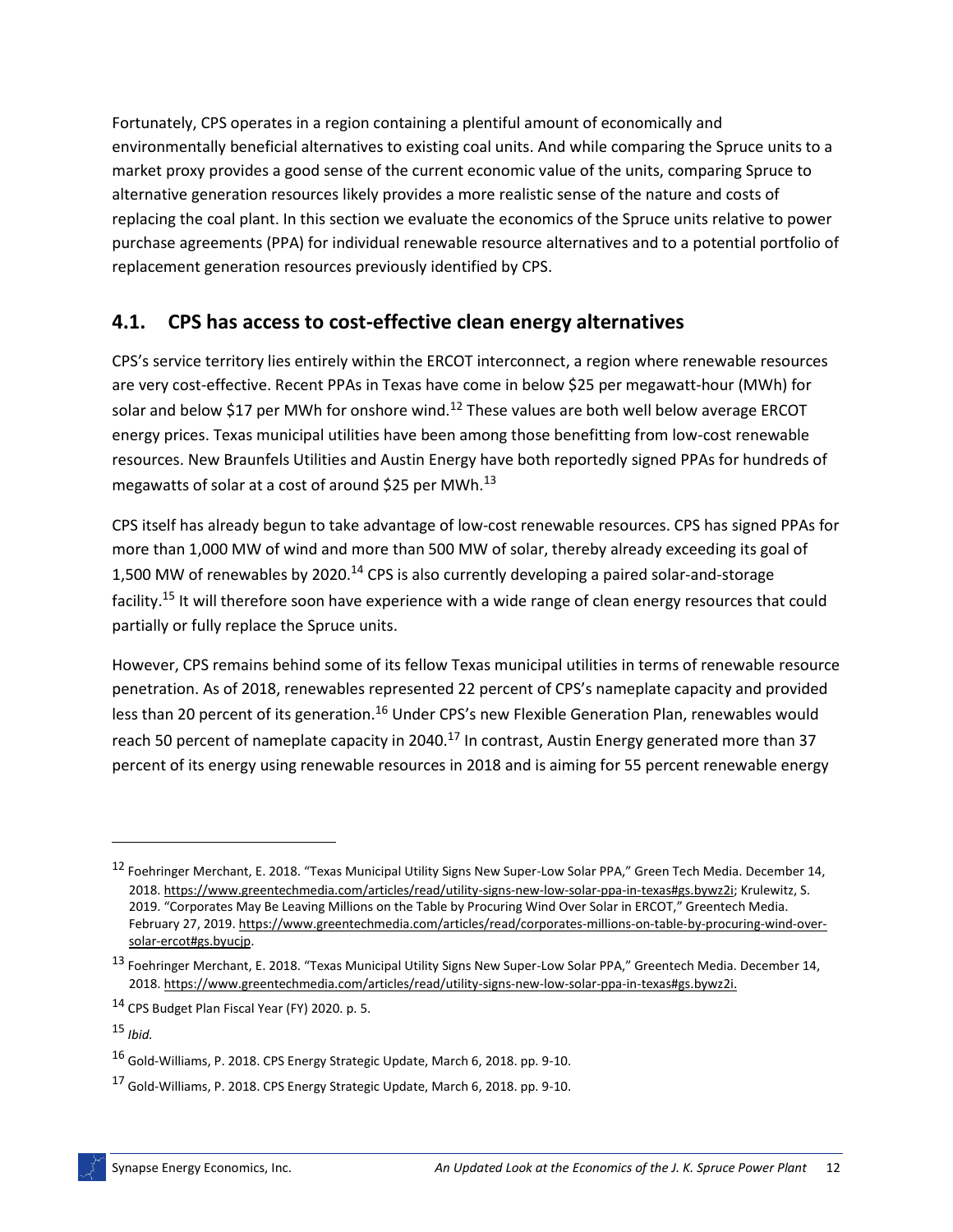by 2025 and 65 percent renewable energy by the end of 2027.<sup>18</sup> Meanwhile, the City of Denton is planning to serve 100 percent of its load with renewable energy contracts by 2020.<sup>19</sup>

### **4.2. Replacing Spruce with renewables would likely save money**

We used publicly available data to estimate the economic impact of retiring the Spruce units and replacing them with PPAs for solar and wind resources. In this analysis, we assumed PPA costs consistent with the aforementioned recent PPAs in Texas (that is, \$25 per MWh for solar and \$17 per MWh for onshore wind).<sup>20</sup> We then applied historical utility-scale solar and wind hourly generation profiles provided by ERCOT for planning purposes to project the hourly revenues earned by the solar and wind resources.<sup>21</sup> Although CPS would not directly earn these revenues, it would experience them as avoided costs from its reduced need to procure energy to serve its customers.

We find that, if the current relationships between natural gas prices and energy prices hold, Texas solar and wind are more cost-effective resources than either Spruce unit[. Figure 10](#page-17-0) provides a comparison of the projected levelized benefits and costs, relative to the market, of Spruce 1 (with and without an SCR), Spruce 2, solar PPA replacement, and wind PPAs. While Spruce 1 and Spruce 2 provide marginal net benefits relative to the market under our favorable set of base assumptions, the solar and wind resource replacements are much more cost-effective under those same assumptions. Investing in a solar PPA today would provide net benefits of over \$18 per MWh while investing in a wind PPA today would provide net benefits of over \$15 per MWh.<sup>22</sup> These net benefit values are over three times greater than the net benefits offered by both Spruce units, even under the favorable AEO 2019 base case gas price assumptions and assuming no new SCR investment at Spruce 1.

<sup>22</sup> While wind energy is currently less expensive than solar in ERCOT, we find that solar provides greater value because it produces more energy during periods of higher load and higher market prices.

l

<sup>18</sup> Austin Energy. Performance Report[. https://data.austintexas.gov/stories/s/82cz-8hvk;](https://data.austintexas.gov/stories/s/82cz-8hvk) Austin Energy. Renewable Energy. [https://austinenergy.com/ae/green-power/renewable-energy.](https://austinenergy.com/ae/green-power/renewable-energy)

<sup>&</sup>lt;sup>19</sup> City of Denton. Denton Renewable Resource Plan. [https://www.cityofdenton.com/en-us/government/departments/denton](https://www.cityofdenton.com/en-us/government/departments/denton-municipal-electric/renewable-energy)[municipal-electric/renewable-energy.](https://www.cityofdenton.com/en-us/government/departments/denton-municipal-electric/renewable-energy)

<sup>&</sup>lt;sup>20</sup> Future renewable energy prices will likely be affected by the off-setting forces of declining tax credit availability and declining costs.

<sup>&</sup>lt;sup>21</sup> ERCOT. See[: http://www.ercot.com/gridinfo/resource/.](http://www.ercot.com/gridinfo/resource/) For solar, we used the profile of the Roserock plant because it was built recently (it started operations in 2016), it is relatively large (160 MW), and its output is contracted through a PPA to a nearby municipal utility (Austin Energy). For wind, we used the profile for "Site 139" (112.5 MW).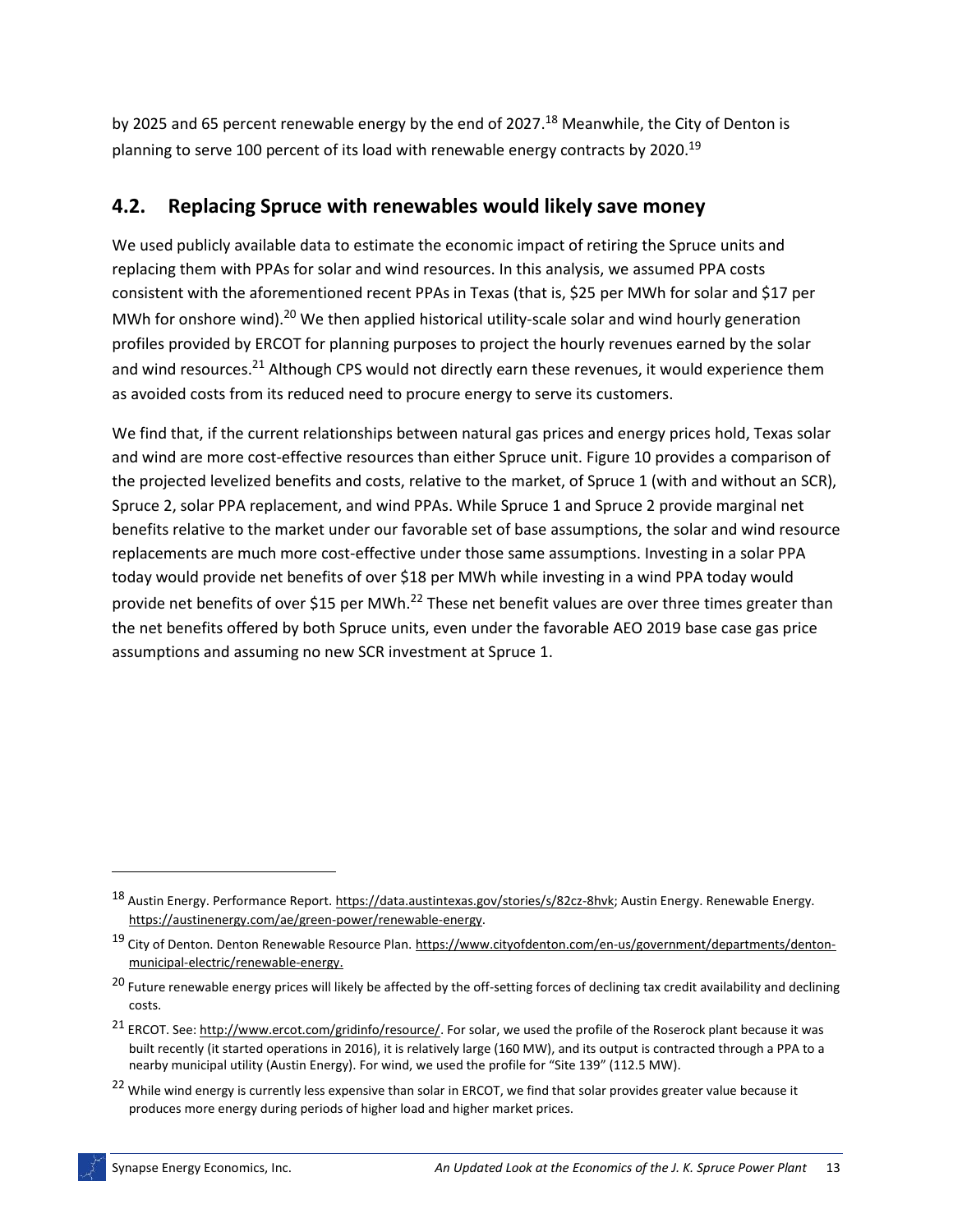

<span id="page-17-0"></span>

This assessment may overstate the benefits of renewables relative to the market. This is largely because increased renewable development will ultimately drive down prices during the hours when renewable resources generate most, thus decreasing their value. But given the magnitude of the benefit of new renewables relative to existing coal units and the propensity of Texas solar and coastal wind resources to generate during high-price hours,<sup>23</sup> the economic benefit of renewables relative to the Spruce units appears likely to hold.

## **4.3. Replacing both Spruce units with a portfolio of renewable and energy storage resources would likely save money**

While a series of PPAs for a single renewable resource type could replace the energy and peaking capacity provided by the Spruce units, CPS may prefer to replace Spruce with a portfolio of diverse resources, including resources capable of efficiently providing ramping and ancillary services. In fact, CPS has already identified just such a potential replacement portfolio. Under this alternative, CPS would

*Source: Synapse calculations.*

<sup>&</sup>lt;sup>23</sup> Recent ERCOT planning documents assume a 74 percent capacity credit for solar resources and a 58 percent capacity credit for coastal wind resources, indicating that both resource types perform well during peak, high-price hours. ERCOT. May 8, 2019. *Report on the Capacity, Demand and Reserves (CDR) in the ERCOT Region, 2020–2029*.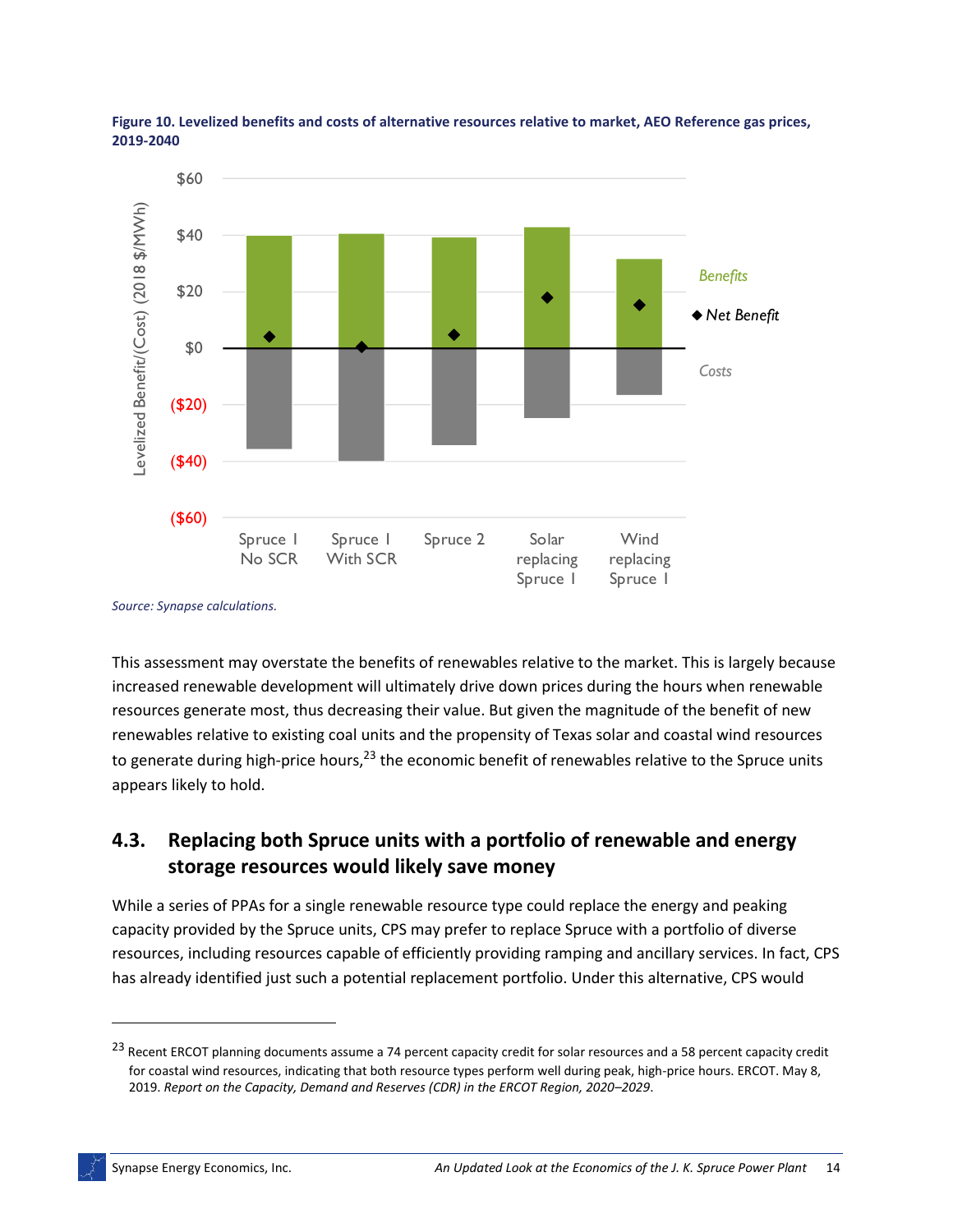replace both Spruce units by 2025 with a mix of 1,000 MW of wind, 850 MW of solar, and 450 MW of battery storage.<sup>24</sup> We analyzed the cost of CPS developing this portfolio rather than continuing to operate the Spruce units. For the sake of simplicity, we assumed that the new resources all come online at the start of 2026—just after the Spruce units retire at the end of 2025—and fully replace the services provided by the Spruce units.<sup>25</sup> We calculated the O&M and ongoing capital costs associated with the resources included in this portfolio and compared these costs with those associated with the continued operation of the Spruce units.

We estimate that the replacement portfolio would save CPS an average of over \$85 million per year between 2026 and 2040 relative to continuing to operate the Spruce units. We calculate the NPV savings of the replacement portfolio relative to the Spruce units to be approximately \$947 million. This level of savings would likely overwhelm any incremental transmission upgrades required to access the associated level of new renewables. The savings would ultimately get passed on to San Antonio residents in the form of lower electricity bills, lower taxes, or both.

### **4.4. Replacing Spruce 1 with renewables would reduce emissions**

Replacing Spruce 1 with renewable resources would result in significant reductions of harmful emissions in the Greater San Antonio region. [Table 1](#page-18-0) lists the 2019 average emission rates of SO<sub>2</sub>, NO<sub>x</sub>, and CO<sub>2</sub> for each Spruce unit.

| Unit     | $SO2$ (lbs/MWh) | $NOx$ (lbs/MWh) | $CO2$ (tons/MWh) |
|----------|-----------------|-----------------|------------------|
| Spruce 1 | 0.48            | 1.51            | 1.07             |
| Spruce 2 | 0.10            | 0.44            | 1.02             |

#### <span id="page-18-0"></span>**Table 1. Emission rates of Spruce Unit 1 and Spruce Unit 2, 2019**

*Source: EPA Air Markets Program Database.*

While installing SCR at Spruce 1 would reduce  $NO<sub>X</sub>$  emissions considerably, replacing Spruce 1 with renewables would eliminate those emissions entirely (se[e Figure 11\)](#page-19-0). We estimate that, over the period from 2025 through 2040, renewable replacement would reduce aggregate  $NO<sub>x</sub>$  emissions by more than 11,000 tons relative to retrofitting Spruce 1 with SCR.<sup>26</sup>

<sup>24</sup> CPS presentation to local Environmental Stakeholders group. July 17, 2018.

<sup>&</sup>lt;sup>25</sup> In reality, the development of these new resources would likely be staggered, with any resources coming online in earlier years causing both earlier costs and earlier benefits.

<sup>&</sup>lt;sup>26</sup> This comparison assumes that Spruce 1 would have the same NO<sub>X</sub> emissions rate as Spruce 2 (0.44 pounds per MWh) following the installation of SCR.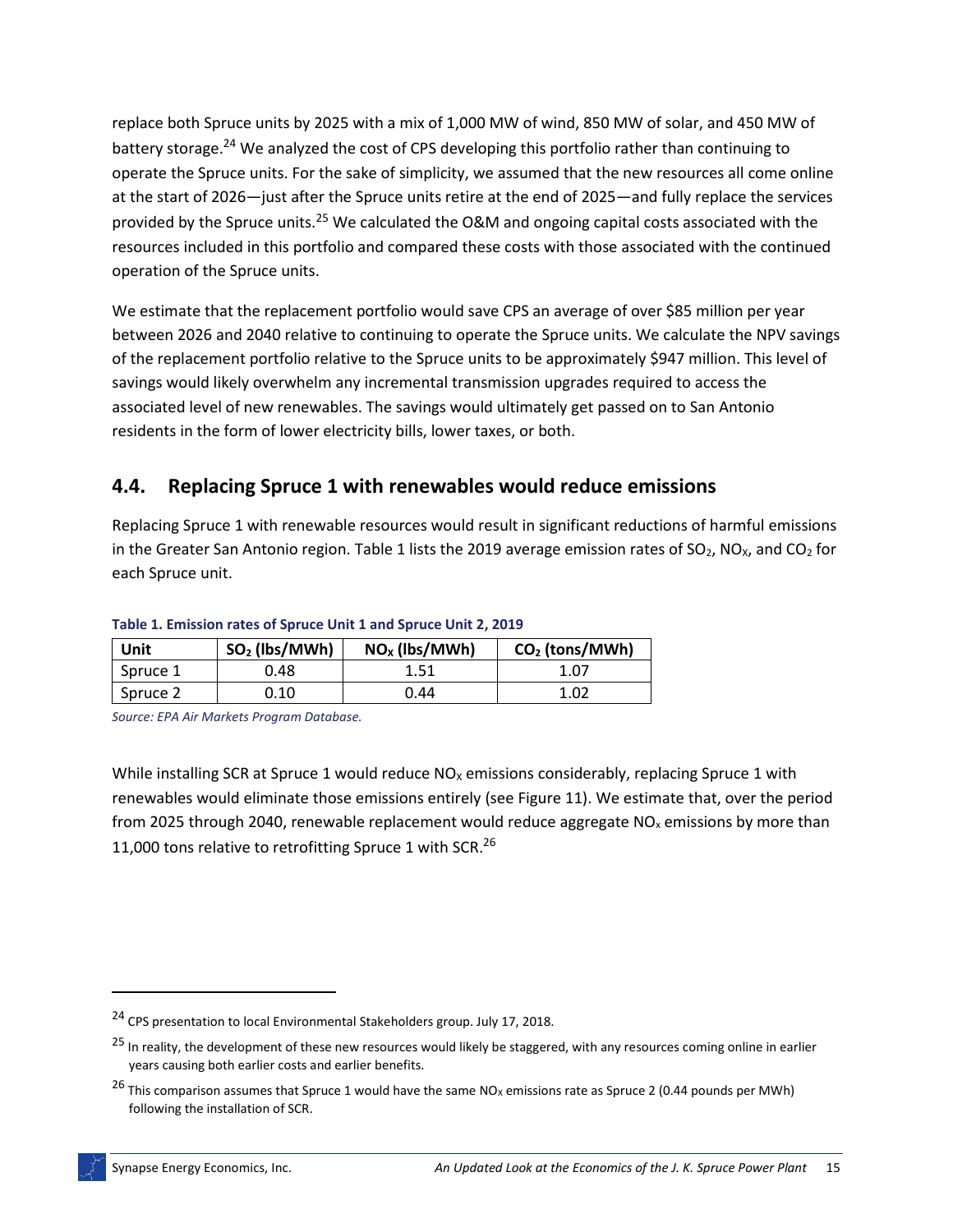

<span id="page-19-0"></span>**Figure 11. Annual Spruce Unit 1 NO<sup>X</sup> emissions under 2025 SCR retrofit vs. 2026 renewable replacement**

*Source: EPA Air Markets Program Database, available at: https://ampd.epa.gov/ampd/.*

Renewable replacement would also eliminate  $CO<sub>2</sub>$  emissions entirely (see [Figure 12\)](#page-20-1). We estimate that over the same period (2025 through 2040), renewable replacement would reduce aggregate CO<sub>2</sub> emissions by more than 59 million tons relative to continuing to operate Spruce 1 with SCR.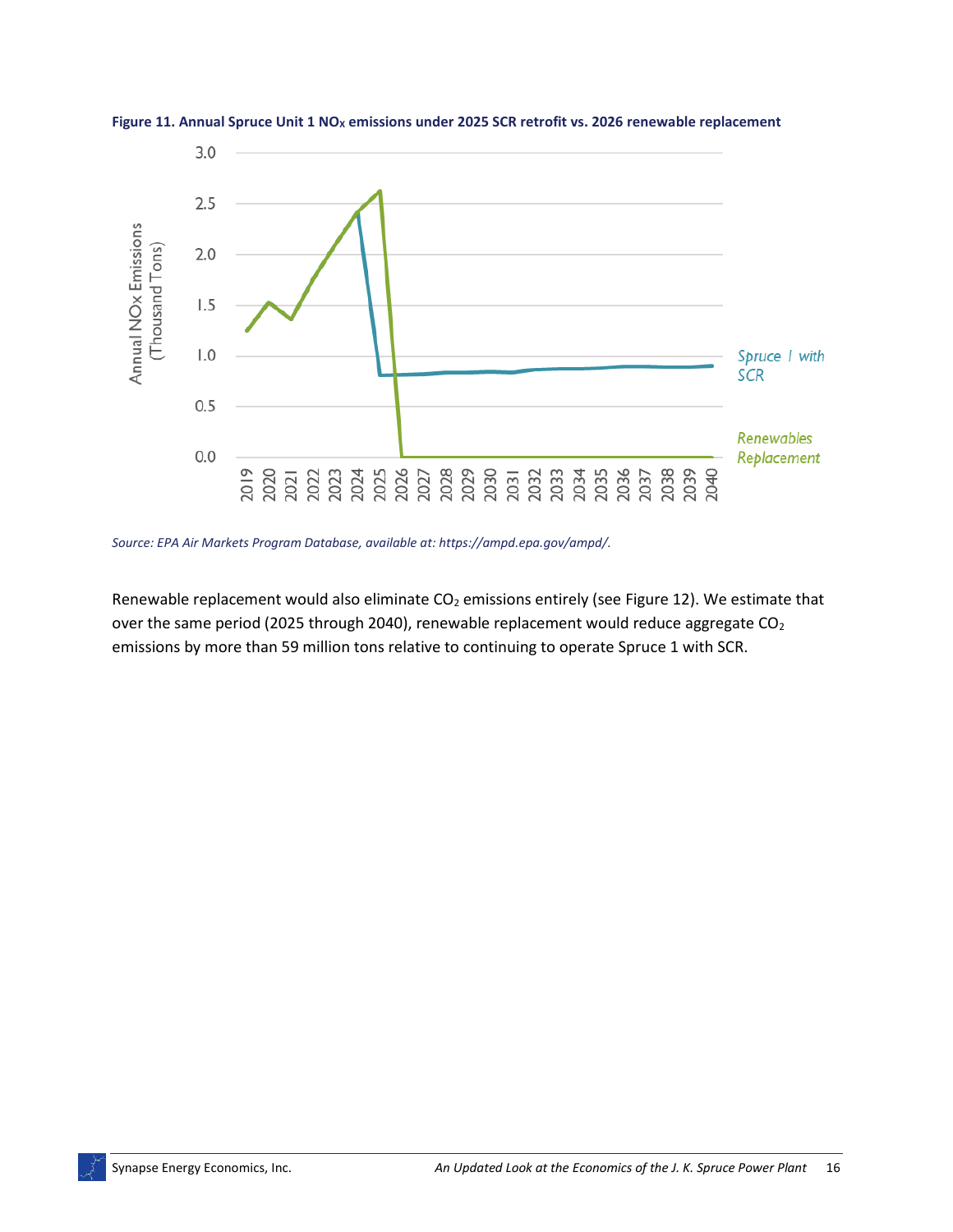

<span id="page-20-1"></span>**Figure 12. Annual Spruce Unit 1 CO<sup>2</sup> emissions under 2025 SCR retrofit vs. 2026 renewable replacement**

*Source: EPA Air Markets Program Database.*

In addition to reducing  $NO<sub>X</sub>$  and  $CO<sub>2</sub>$  emissions, replacing Spruce 1 with wind and solar resources would have substantial impacts on  $SO_2$  emissions. We calculate that renewable replacement of Spruce 1 would result in average annual emission reductions of 842 tons of  $SO<sub>2</sub>$ .

## <span id="page-20-0"></span>**5. ENVIRONMENTAL RISKS AT SPRUCE**

The relatively high emission rates of the Spruce units have associated regulatory and financial risks. The previously discussed cost of an SCR is one such risk. Here we discuss three other risks: those related to CO<sup>2</sup> emissions, coal ash, and wastewater discharges.

### **5.1. Carbon price risk**

There are currently no laws or regulations that impose a  $CO<sub>2</sub>$  emission cost on CPS or its coal units. Given the current federal and statewide political landscape, it is unlikely that CPS would face a carbon price in the near term. However, federal carbon regulation remains a distinct future possibility. In fact, most large U.S. electric utility integrated resource plans (IRP) assume a positive carbon price starting prior to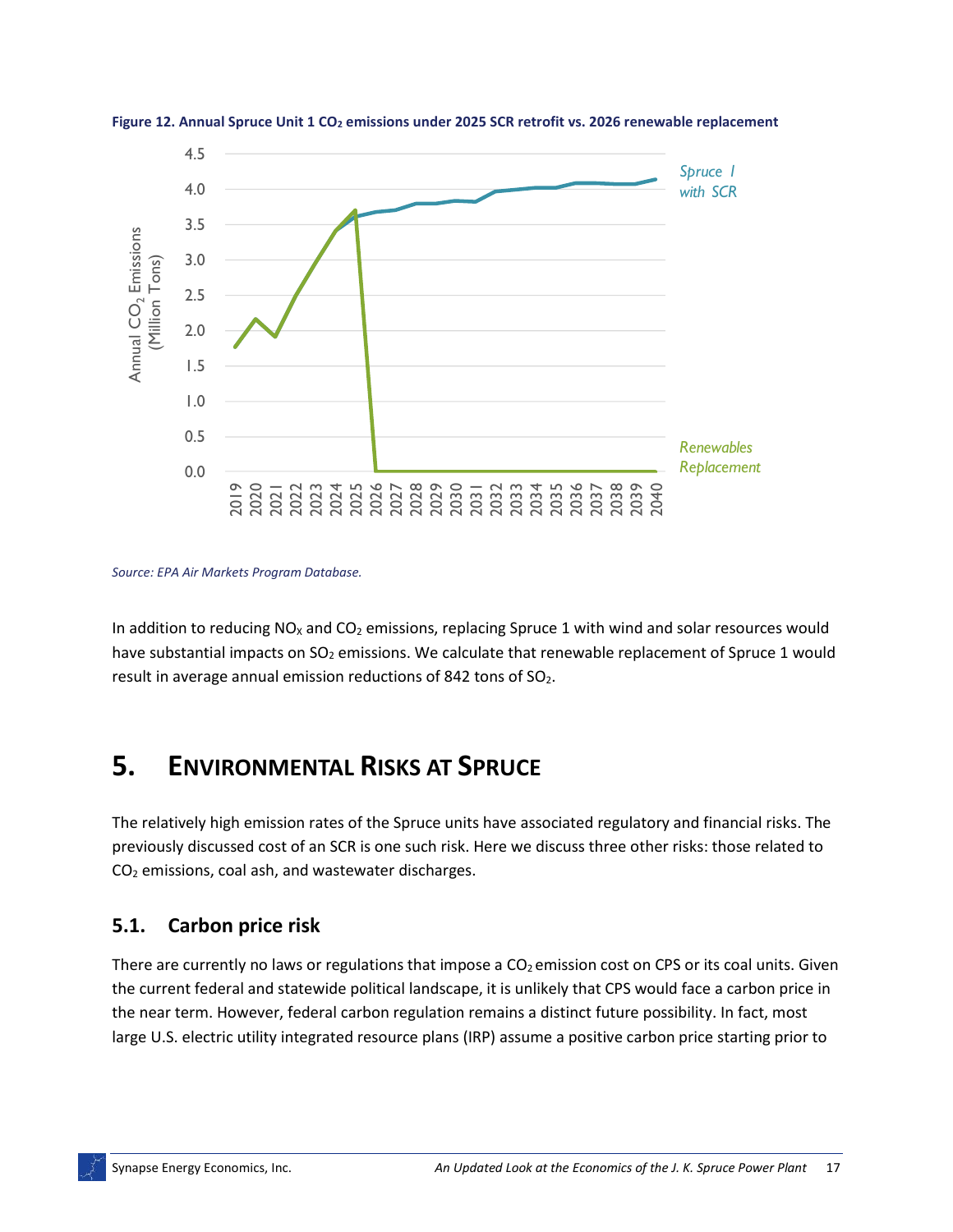2030.<sup>27</sup> To take one local example, the 2018 IRP of Southwestern Electric Power Company (SWEPCO)an AEP affiliate with operations in Texas as well as Arkansas and Louisiana—assumed a base case carbon price starting at around \$14 per ton in 2028 and increasing to \$20 per ton by 2036.<sup>28</sup>

A carbon price such as that forecasted by SWEPCO would result in a major increase in costs for the Spruce units. Since both Spruce units emit more than one ton of  $CO<sub>2</sub>$  per MWh, a carbon price of \$14 per MWh would result in increased production costs of nearly \$15 per MWh. We estimate that this would amount to an increase in Spruce production costs of approximately 50 percent in 2028.

While a carbon price would also result in increased energy market prices—a favorable development for the Spruce units' economics—the increase in energy prices would almost certainly be much less than the increase in coal unit production costs. This is because gas units, which typically set market prices in ERCOT, typically only emit about half as much  $CO<sub>2</sub>$  per MWh as coal units. Thus, about half of the total new carbon costs faced by Spruce would represent increased net costs relative to the market. And all carbon costs would represent increased net costs relative to zero-emitting resources such as wind and solar. A carbon price such as that forecasted by SWEPCO would therefore likely render the Spruce units uneconomic relative to the market over the long term and would certainly worsen the economics of Spruce relative to renewables.

### **5.2. Coal ash risk**

Recently enacted federal regulations impose a variety of requirements related to the disposal of coal combustion residuals, also known as coal ash.<sup>29</sup> These requirements include groundwater monitoring standards for coal ash storage and disposal sites, which are generally co-located with coal plants. Pollution concerns have emerged as CPS and other utilities have begun releasing the required groundwater monitoring data. For example, a recent assessment of CPS-reported data concluded that the groundwater near the Spruce units exceeds health thresholds for pollutants such as cadmium, selenium, lithium, and sulfate.<sup>30</sup>

As CPS continues to operate the Spruce units and generate additional coal ash, the risk of further groundwater pollution will only increase. This pollution could ultimately lead to additional required

<sup>&</sup>lt;sup>27</sup> See, e.g., Entergy Arkansas. 2018 Integrated Resource Plan. October 31, 2018. P. 47; PacifiCorp 2019 Integrated Resource Plan Public Input Meeting. October 9, 2018. P. 15; Duke Energy Carolinas North Carolina. Integrated Resource Plan: 2018 Biennial Report. September 5, 2018. P. 87.

<sup>&</sup>lt;sup>28</sup> SWEPCO. 2018. Integrated Resource Planning Report to the Arkansas Public Service Commission.

<sup>&</sup>lt;sup>29</sup> U.S. EPA. Disposal of Coal Combustion Residuals from Electric Utilities. [https://www.epa.gov/coalash/coal-ash-rule.](https://www.epa.gov/coalash/coal-ash-rule)

<sup>&</sup>lt;sup>30</sup> Environmental Integrity Project. 2019. Groundwater Contamination from Texas Coal Ash Dumps. Available at [https://www.environmentalintegrity.org/news/records-show-100-percent-of-texas-coal-power-plants-contaminating](https://www.environmentalintegrity.org/news/records-show-100-percent-of-texas-coal-power-plants-contaminating-groundwater/)[groundwater/.](https://www.environmentalintegrity.org/news/records-show-100-percent-of-texas-coal-power-plants-contaminating-groundwater/)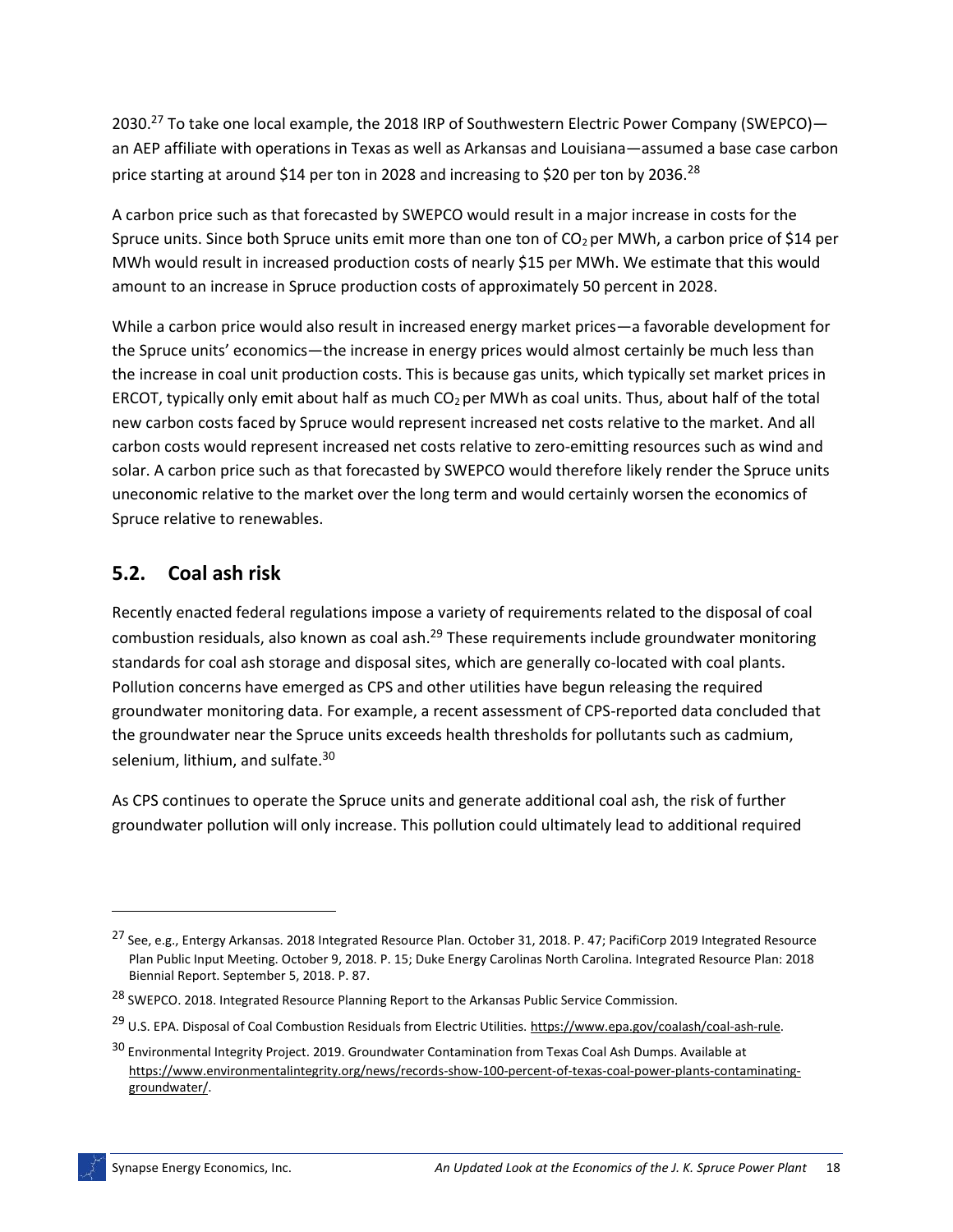investments in environmental control technologies and/or financial penalties that would lower the value of the Spruce units.

### **5.3. Wastewater discharge risk**

In 2015, EPA finalized updated Effluent Limitation Guidelines (ELGs) for coal plants.<sup>31</sup> These updated ELGs impose stringent limitations on discharges of several common coal plant wastewater streams. The ELG regulations require power plants to comply with the updated effluent limitations by the end of 2023.

The updated ELGs apply to two waste streams produced by the Spruce units: ash transport water and FGD wastewater.<sup>32</sup> For bottom and fly ash transport water, the ELGs require coal plants like Spruce to eliminate discharges.<sup>33</sup> For FGD wastewater, the ELGs require coal units to meet specific numerical limits for four contaminants: arsenic, mercury, selenium, and nitrate/nitrite. Like coal ash regulations, the ELGs could require additional investments in environmental control technologies at the Spruce units in the early- to mid-2020, which would further reduce the value of the units.

## <span id="page-22-0"></span>**6. CREDIT RATING IMPACTS FROM SPRUCE RETIREMENT**

CPS has raised concerns that the near-term retirement of one or both Spruce units could harm key CPS financial metrics in way that would lead to a credit downgrade.<sup>34</sup> If this were to happen, CPS would likely face higher borrowing costs, resulting in upward pressure on electricity rates for San Antonio residents. Here we briefly discuss the key financial metrics tracked by CPS and the validity of concerns regarding the impact of Spruce's retirement on those metrics and CPS's credit rating.

CPS financial plans and reports<sup>35</sup> focus on the following three key financial metrics:

• **Adjusted Debt-Service-Coverage Ratio (DSCR):** Adjusted DSCR measures the availability of revenues to cover current debt obligations, including annual interest and principal

l

<sup>31</sup> U.S. EPA. November 3, 2015. Effluent Limitations Guidelines and Standards for the Steam Electric Power Generating Point Source Category, 80 Fed. Reg. 67,837.

<sup>32</sup> National Pollution Discharge Elimination System Permit No. WQ0001514000. Issued to CPS Energy by Texas Commission on Environmental Quality.

<sup>33</sup> U.S. EPA. November 3, 2015. Effluent Limitations Guidelines and Standards for the Steam Electric Power Generating Point Source Category, 80 Fed. Reg. 67,837.

<sup>34</sup> CPS presentation to local Environmental Stakeholders group. July 17, 2018.

<sup>35</sup> CPS FY 2019 Financial Performance Report. March 25, 2019. pp. 6-8; CPS Financial Plan Preview: Fiscal Year 2020. January 28, 2019. p. 22.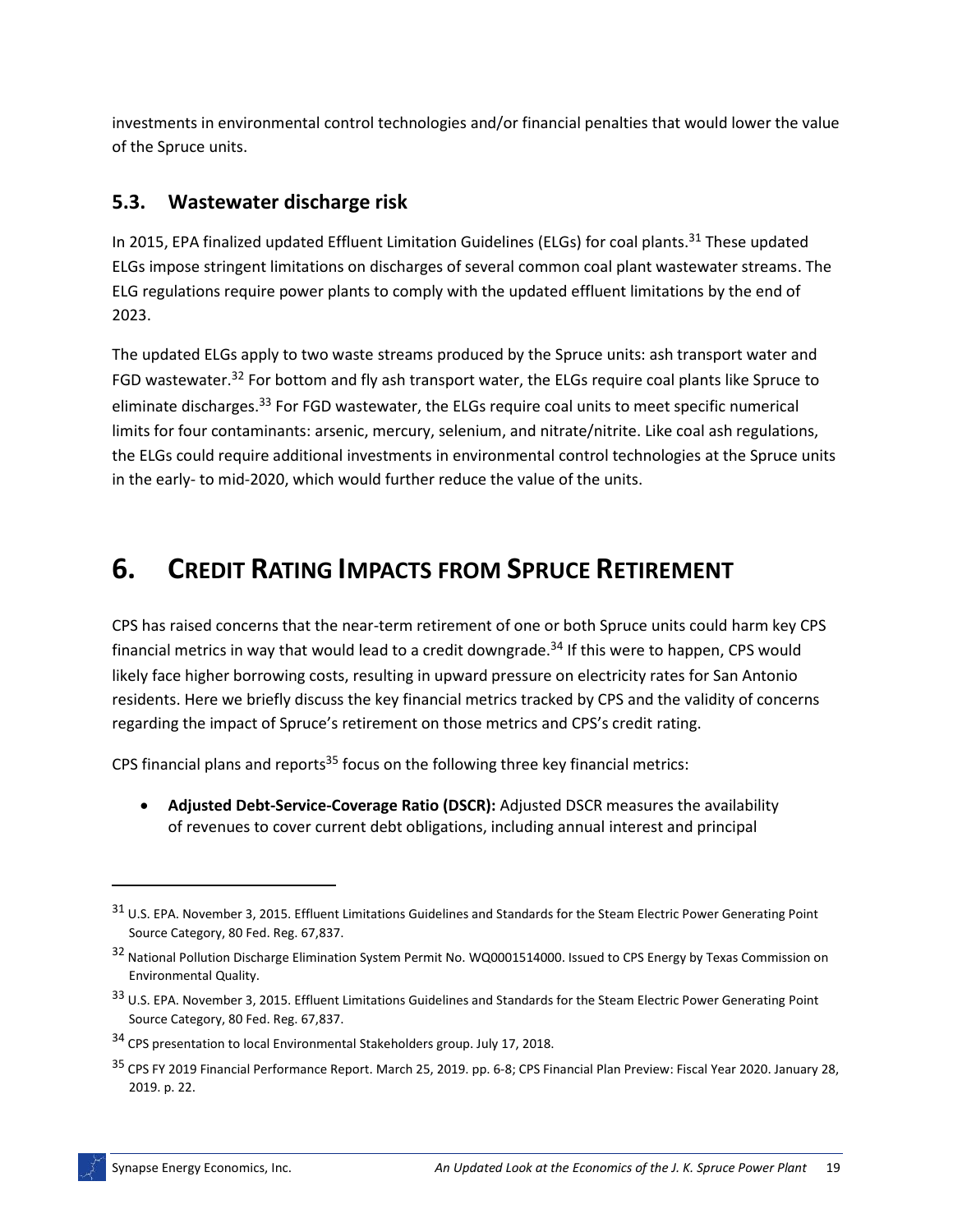payments. DSCR is equal to net operating income divided by debt obligations. Under CPS's "adjusted" version of DSCR, CPS transfers to San Antonio's General Fund are treated as an operating expense that detracts from net operating income.<sup>36</sup> CPS sets a target of 1.5 or greater for its Adjusted DSCR.

- **Days Cash on Hand:** This metric reflects the number of days of operating expenses that a company could pay with the cash it currently has available. It is calculated by dividing the amount of cash on hand by daily operating expenses. CPS's target for this metric is 150 days or greater.
- **Debt-to-Capitalization Ratio**: The debt-to-capitalization ratio reflects a company's debt as a percentage of its total capitalization. For a typical company, this is calculated by dividing total debt by the sum of total debt and shareholder equity. For CPS, the shareholder equity is replaced by financing with cash and Contributions in Aid of Construction. A higher debt-to-capitalization ratio implies a more highly leveraged company, which indicates a higher risk of bankruptcy. CPS sets a target debt-tocapitalization ratio of 60 percent or lower.

The debt-to-capitalization ratio appears to be the metric of greatest concern to CPS. It is the only key metric for which CPS has failed to meet its target in recent years. From fiscal years 2015 through 2019, CPS's debt-to-capitalization ratio ranged between 60 percent and 64 percent, consistently above its 60 percent target.<sup>37</sup> In addition, CPS has specifically identified impacts to the debt-to-capitalization ratio and related credit rating impacts as an issue of concern with respect to retiring the Spruce units. However, it is not clear that the retirement of the Spruce units would substantially impact this metric, nor is it clear that this metric is a concern for the major credit rating entities.

To our knowledge, CPS has not advanced a clear analysis as to whether retiring the Spruce units would harm its debt-to-capitalization ratio in a way that would impact its credit rating. Retiring a coal unit need not affect the percentage of new capital assets being funded with debt. The retirement of the Spruce units could be paired with major capital expenditures on replacement resources that would need to be funded primarily with debt. But retiring the Spruce units would also both reduce operating expenses and avoid major capital expenses, including the potential cost of an SCR. And the Spruce units could be replaced through a mix of PPAs and bilateral contracts that do not require major up-front expenditures.

CPS's debt-to-capitalization ratio concerns are most likely related to the fact that retiring the Spruce units would reduce its capital asset base without immediately affecting its debt burden. The magnitude of this effect would depend on the remaining book value of the Spruce units at the time of their retirement as well as the book value of the remainder of the CPS system. Any impact of near-term retirement on CPS's debt-to-capitalization ratio would likely be much greater for the relatively young

l

<sup>36</sup> These expenses typically amount to 14 percent of gross revenues and are projected to exceed \$340 million in FY 2020 (CPS Budget Plan FY 2020).

<sup>37</sup> CPS FY 2019 Financial Performance Report. March 25, 2019. p. 6.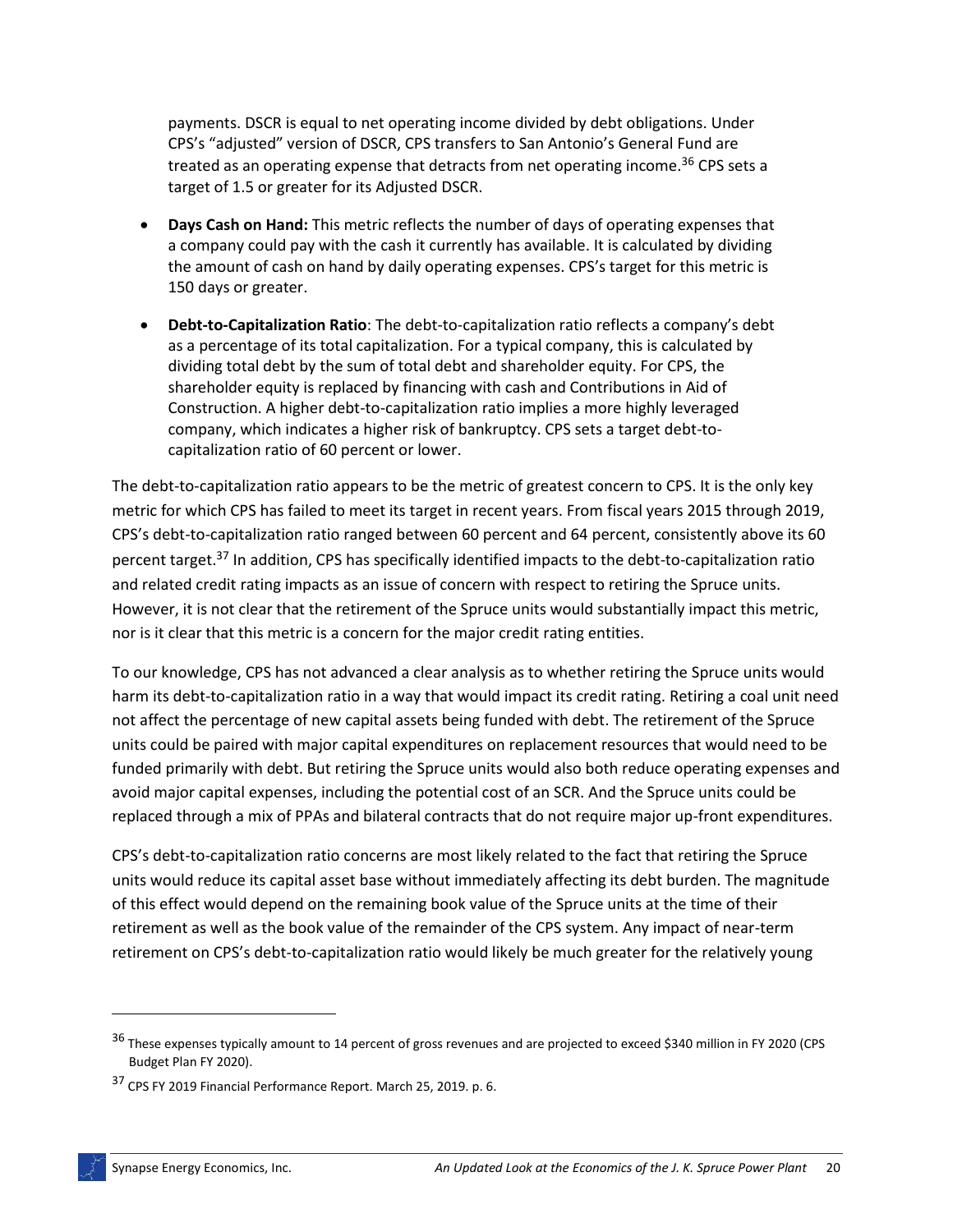Spruce 2 than for the older Spruce 1. Thus, this consideration may weigh in favor of retiring Spruce 1 earlier than Spruce 2. However, if the Spruce units are uneconomic, a shift in the ratio of debt to capital assets resulting from their retirement would merely be a correction to reflect the true market value of CPS's generating fleet rather than a material change in the financial status of CPS. Also, it is worth noting that in FY 2019 CPS appears to have seen a slight *improvement* in its debt-to-capitalization ratio despite taking an impairment associated with the retirement of its J.T. Deely coal plant.<sup>38</sup>

Importantly, CPS's debt-to-capitalization ratio does not appear to be an issue of concern to the major credit rating entities. A recent Moody's assessment of CPS identified five factors that could lead to a credit rating downgrade but made no mention of a debt-to-capitalization ratio.<sup>39</sup> One issue that Moody's did flag was the concern that "lower energy prices caused by low natural gas prices and abundant wind energy" have made CPS's "coal fleet less competitive." This suggests that rating agencies are more concerned about the actual value provided by existing CPS coal units than they are about the ratio between CPS debt and total capitalization.

On its other two main financial metrics, CPS is over-performing relative to its targets and there is little reason to believe that the retirement of one or both Spruce units would change this. DSCR appears to be the metric of greatest interest to credit raters, as Moody's recently stated that an adjusted DSCR below 1.5 for a three-year period could result in a CPS credit downgrade.<sup>40</sup> Fortunately, CPS's adjusted DSCR has been greater than 1.7 in each of the past five years and reached a recent high water mark of 2.0 in 2019.<sup>41</sup> CPS's FY 2020 financial plan preview projected that this value would drop steadily over the next two years but still remain above 1.5.42 And CPS's projections of this metric have been rather conservative in the past: CPS projected that its adjusted DSCR would drop from 1.76 to 1.64 in 2019.<sup>43</sup> Instead, it rose to 2.0.

More relevant to this analysis is whether retiring the Spruce units would result in a noticeably lower adjusted DSCR. For that to happen, retiring the Spruce units would have to lead to decreased net operating income, increased debt, or both. If the Spruce units are uneconomic relative to alternative resources, retiring them should increase net operating income. And while increased debt is a conceivable result of retiring the Spruce units, it is not a necessary one. If the Spruce units are replaced

<sup>38</sup> Gold, G. 2019. CPS FY 2019 Financial Performance Report (Preliminary and Unaudited). March 25, 2019. p. 8.

<sup>&</sup>lt;sup>39</sup> Moody's Investors Service. November 21, 2018. Rating Action: Moody's assigns Aa1 to San Antonio (CPS), Texas Electric and Gas Senior Lien Revenue Bonds and Aa2 to Subordinate Bonds; stable outlook[. https://www.moodys.com/research/Moodys](https://www.moodys.com/research/Moodys-assigns-Aa1-to-San-Antonio-CPS-Texas-Electric-and--PR_905608858)[assigns-Aa1-to-San-Antonio-CPS-Texas-Electric-and--PR\\_905608858.](https://www.moodys.com/research/Moodys-assigns-Aa1-to-San-Antonio-CPS-Texas-Electric-and--PR_905608858)

<sup>&</sup>lt;sup>40</sup> Moody's Investors Service. November 21, 2018. Rating Action: Moody's assigns Aa1 to San Antonio (CPS), Texas Electric and Gas Senior Lien Revenue Bonds and Aa2 to Subordinate Bonds; stable outlook[. https://www.moodys.com/research/Moodys](https://www.moodys.com/research/Moodys-assigns-Aa1-to-San-Antonio-CPS-Texas-Electric-and--PR_905608858)[assigns-Aa1-to-San-Antonio-CPS-Texas-Electric-and--PR\\_905608858.](https://www.moodys.com/research/Moodys-assigns-Aa1-to-San-Antonio-CPS-Texas-Electric-and--PR_905608858)

<sup>41</sup> CPS FY 2019 Financial Performance Report. March 25, 2019. p. 6.

<sup>42</sup> CPS Financial Plan Preview: Fiscal Year 2020. January 28, 2019. p. 22.

<sup>43</sup> CPS Financial Plan Preview: Fiscal Year 2019. April 30, 2018.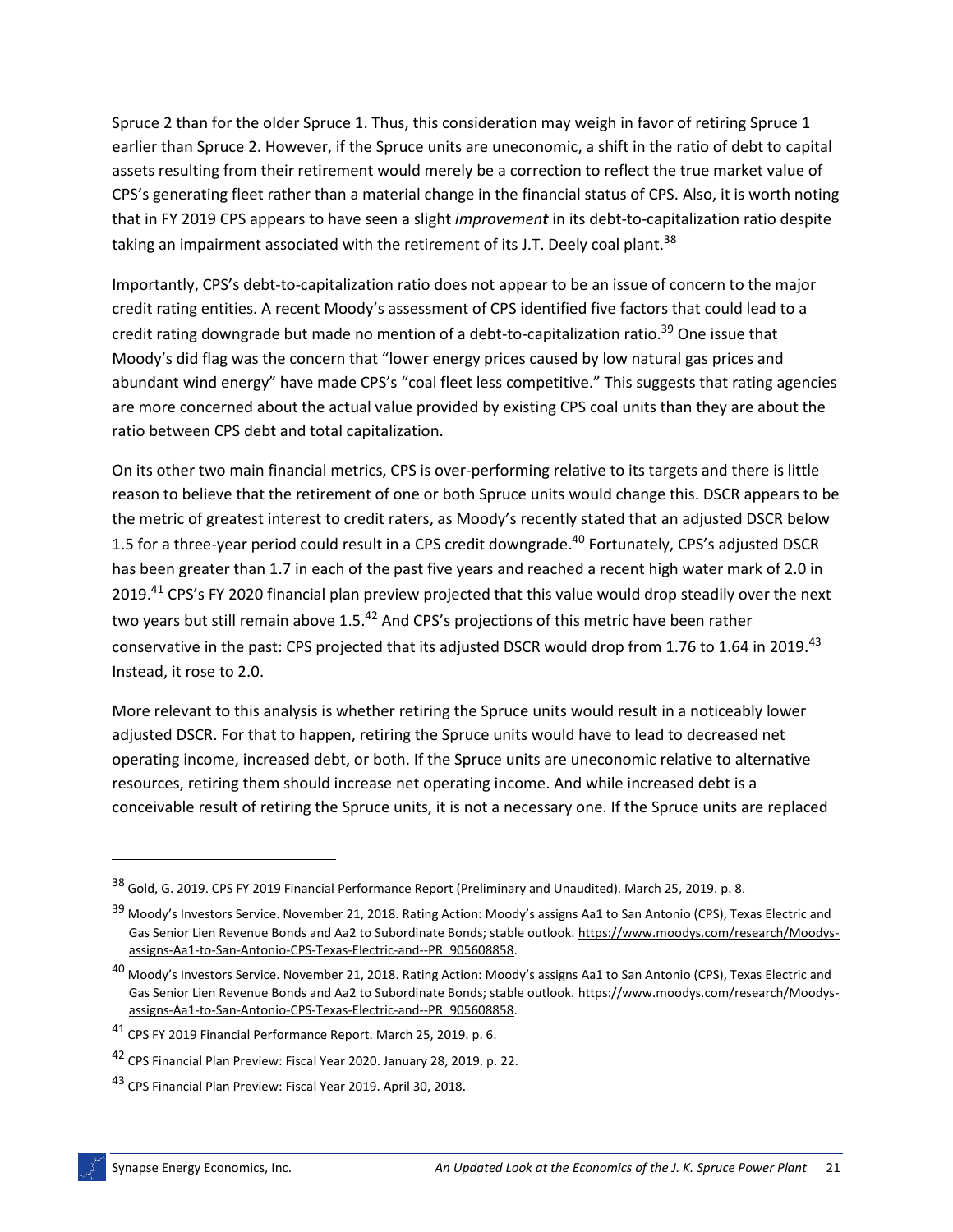in whole or in part with renewable PPAs, bilateral contracts, and/or market purchases, retiring them could reduce debt as compared to a scenario in which CPS continues to make capital investments in the Spruce plant.

CPS is also over-performing its cash-on-hand metric. The company has averaged more than 200 days of cash on hand over the past five years, including a recent high of 246 in 2019.<sup>44</sup> If the Spruce units are uneconomic, retiring them would likely improve this metric, as retirement would generally reduce operating expenses.

Fundamentally, if the Spruce units are uneconomic relative to alternative resource options and/or the market, the available evidence suggests that retiring them need not negatively impact CPS's credit rating or increase its borrowing costs. If CPS believes that there are sound financial reasons to continue operating the Spruce units even if they have negative market value, it should provide a clear case to support that belief and should evaluate options for mitigating such concerns.

## <span id="page-25-0"></span>**7. CPS'S RESOURCE PLANNING PROCESS**

CPS has not provided evidence that its decisions regarding its coal plants and other generation assets are based on robust analysis or a transparent planning process. Rigorous analysis and transparency are both critical to the development of sound long-term electric utility resource plans, including plans for coal unit retirements. Utilities should use rigorous modeling to identify low-cost, low-risk plans that are almost certain to be preferable to a plan grounded in inertia or heuristic comparisons. Transparent processes and stakeholder engagement allow affected residents to offer input regarding community priorities and provide an opportunity for outside experts to contribute useful technical and regulatory information.

Unfortunately, CPS has yet to demonstrate a rigorous and inclusive process as the basis for its planning. Although CPS recently developed a new Flexible Generation plan, that plan does not appear to be rooted in comprehensive analysis or stakeholder engagement.

CPS is an outlier in this regard. Throughout the country, most investor-owned utilities that operate power plants are required to undergo public, rigorous resource planning processes every two to three years. Many other large municipal electric utilities have also adopted sound resource planning practices. In 2017, the Los Angeles Department of Water and Power (LADWP)—the only municipal utility in the country that sells more electricity than CPS—released a 2017 long-term resource plan rooted in

 $\overline{a}$ 

<sup>44</sup> CPS FY 2019 Financial Performance Report. March 25, 2019. p. 6.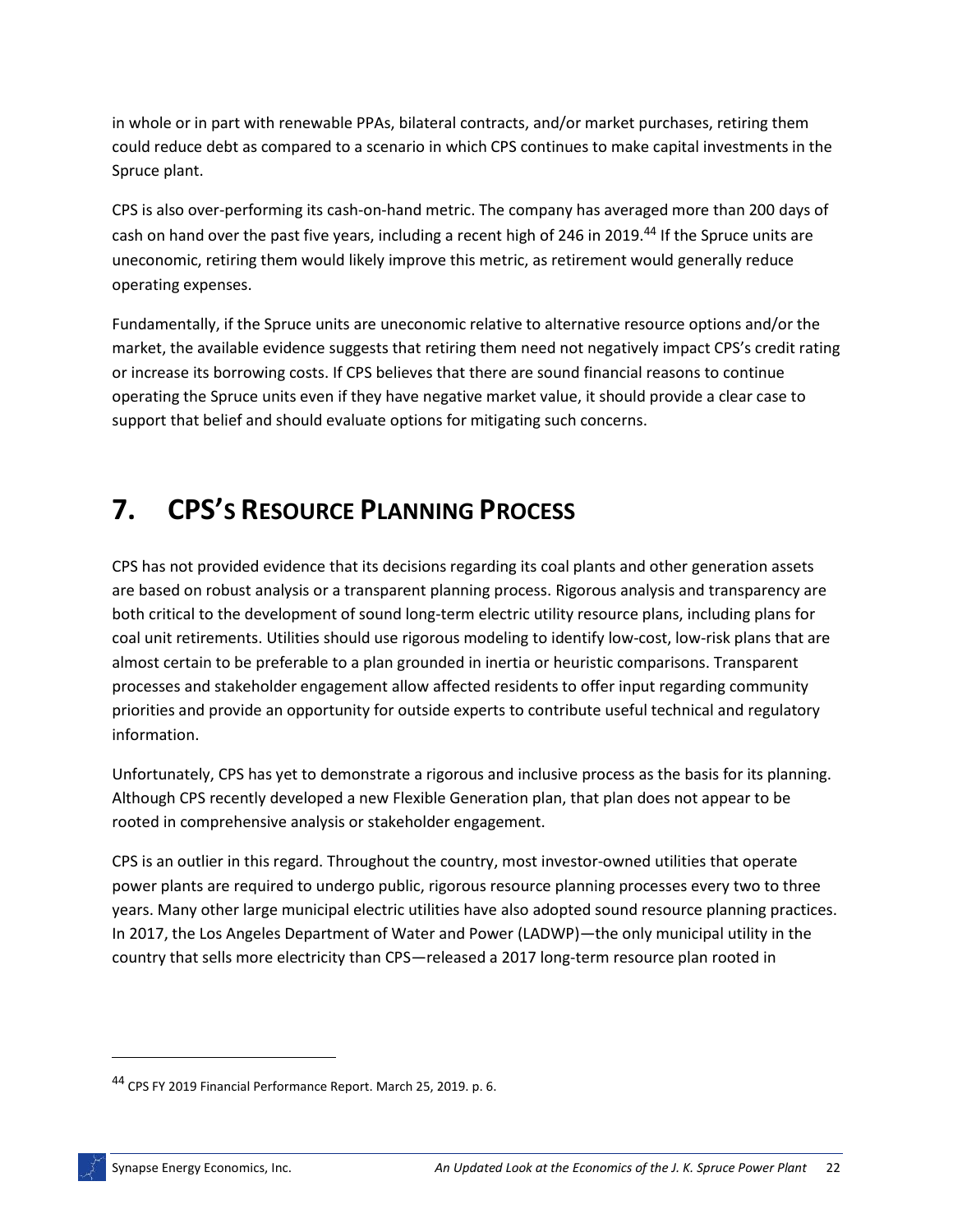modeling of a variety of alternative scenarios and informed by stakeholder engagement. <sup>45</sup> Similarly, Austin Energy engages in a public resource planning process grounded in modeling and public input.<sup>46</sup>

Increasingly, utilities that own coal plants have used resource planning processes as opportunities to evaluate the economic case for retiring those plants in the near term. PacifiCorp, a large utility with operations in six western states, is evaluating the economics of 22 of its coal units as part of its ongoing 2019 IRP process.<sup>47</sup> Georgia Power Company's 2019 IRP included economic retirement assessments of each of its coal units.<sup>48</sup> The Northern Indiana Public Service Company's (NIPSCO) 2018 IRP evaluated alternative retirement dates for its five remaining coal units and found that retiring each of those units by 2023 would save NIPSCO ratepayers more than \$4 billion.<sup>49</sup>

The NIPSCO IRP experience is particularly noteworthy because it involved the solicitation of generation resource options through an all-source request for proposals (RFP). The results of that RFP indicated the availability of plentiful, low-cost renewable resources with all-in costs lower than the forward-going costs of NIPSCO's existing coal units. Given the abundance of low-cost resource alternatives within Texas and the evolving costs of renewable and battery storage technologies, an all-source RFP would be a sound way for CPS to begin to determine its best options for replacing the Spruce units.

## <span id="page-26-0"></span>**8. CONCLUSIONS**

Our analysis indicates that the Spruce units are economically marginal resources that will only earn profits relative to the ERCOT market over the long term under a favorable array of commodity price, regulatory, and operational conditions. More importantly, we find that CPS would likely save its customers money and reduce its environmental impact by replacing the Spruce units with renewable and battery storage resources in the 2020s. In addition, we find that replacing the Spruce units with more economic resources would be unlikely to have negative repercussions for CPS's credit rating.

We note that this report is not intended to serve as a final word on the economic status of the Spruce units. Our analysis relies entirely on publicly available data rather than the more detailed unit-level data

<sup>45</sup> Los Angeles Department of Water & Power. December 2017. Power Strategic Long-Term Resource Plan. Available at [https://www.ladwp.com/cs/idcplg?IdcService=GET\\_FILE&dDocName=OPLADWPCCB655007&RevisionSelectionMethod=Late](https://www.ladwp.com/cs/idcplg?IdcService=GET_FILE&dDocName=OPLADWPCCB655007&RevisionSelectionMethod=LatestReleased) [stReleased](https://www.ladwp.com/cs/idcplg?IdcService=GET_FILE&dDocName=OPLADWPCCB655007&RevisionSelectionMethod=LatestReleased)

<sup>46</sup> Austin Energy. Electric Utility Commission Resource Planning Working Group. [https://austinenergy.com/ae/about/reports](https://austinenergy.com/ae/about/reports-and-data-library/generation-resource-planning-update/euc-resource-planning-working-group)[and-data-library/generation-resource-planning-update/euc-resource-planning-working-group](https://austinenergy.com/ae/about/reports-and-data-library/generation-resource-planning-update/euc-resource-planning-working-group)

<sup>47</sup> PacifiCorp. 2019 IRP Public Input Meeting December 3-4, 2018.

<sup>48</sup> Georgia Power. January 31, 2019. 2019 Integrated Resource Plan. Technical Appendix Volume 2: Unit Retirement Study. Georgia Public Service Commission Docket No. 42310.

<sup>49</sup> Northern Indiana Public Service Company LLC. October 31, 2018. 2018 Integrated Resource Plan. Available at https://www.nipsco.com/about-us/integrated-resource-plan.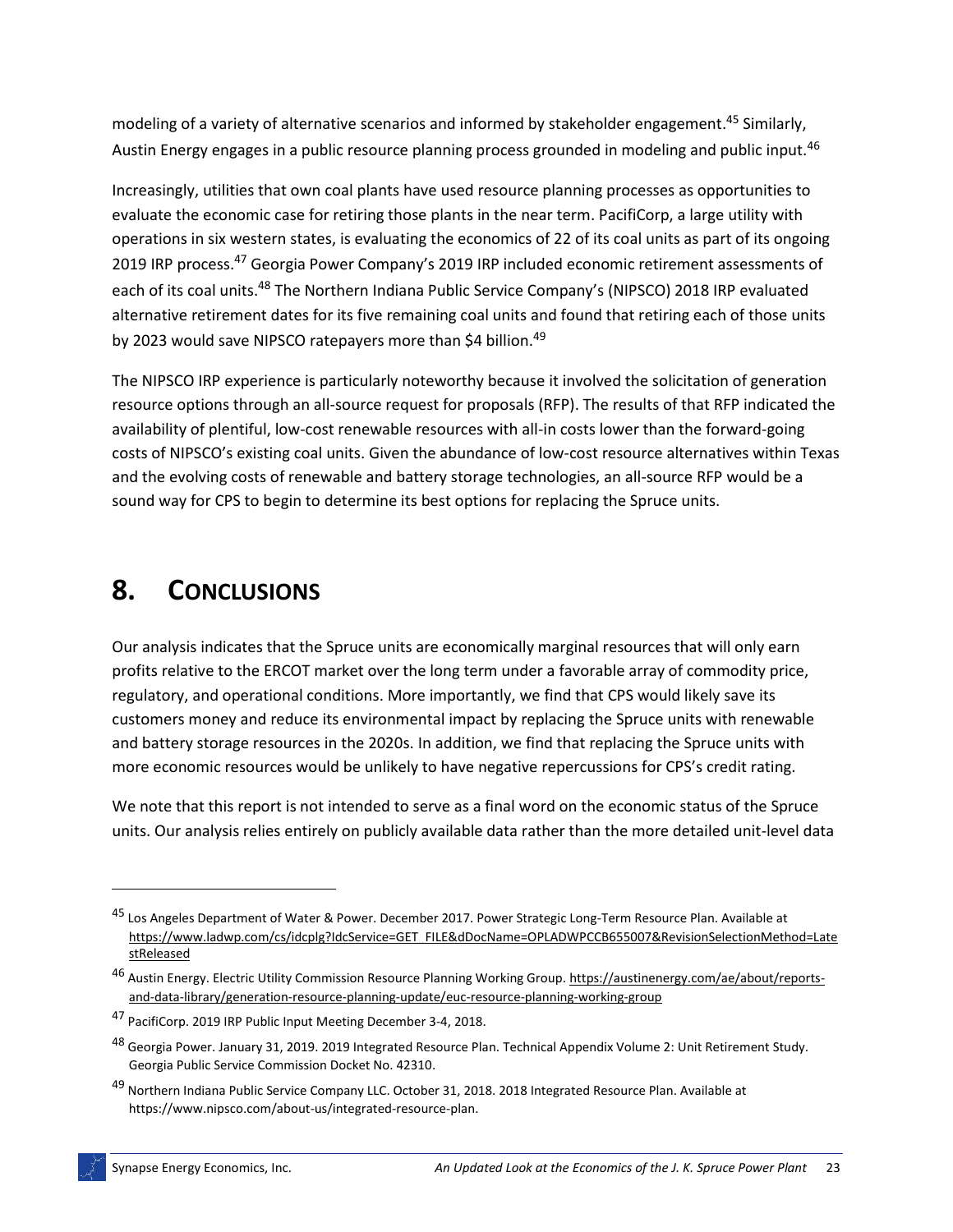to which CPS has access. In addition, we rely on a simplistic generator dispatch tool rather than a fullscale electric-sector optimization model. However, this report highlights the need for CPS to conduct a thorough assessment of alternative retirement options for the Spruce units, using the most detailed data and models available to it.

CPS should conduct this modeling as part of a transparent resource planning process that is grounded in rigorous analysis and considers input from interested stakeholders. Such modeling should make use of the most up-to-date information regarding the costs of both Spruce units and possible replacement options. If CPS's analysis confirms that one or both of the Spruce units are uneconomic relative to alternative resource options, CPS should pursue options for the orderly, near-term retirement of those units.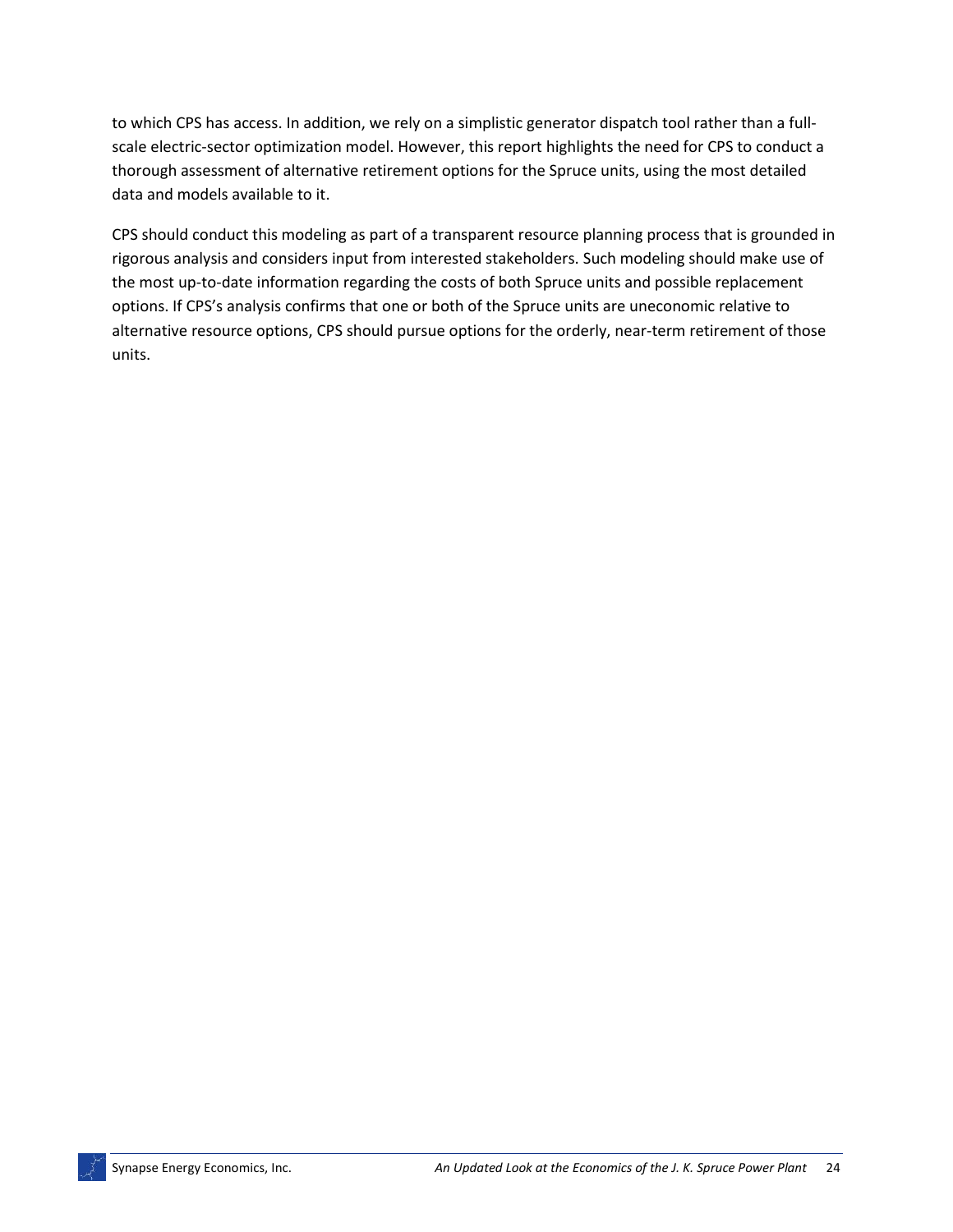## **Appendix A. Methodology and Assumptions**

### **1. Historical Analysis Methods and Assumptions**

We used publicly available data to evaluate Spruce 1 and 2 as merchant-equivalent generation. In doing so, we tested whether the units earn enough energy market revenues to offset fuel, operations and maintenance (O&M), and ongoing capital costs. Although CPS is not a merchant generator, it is in the best interest of the ratepayers for CPS to treat its generating units as separate from its load-serving operations. If CPS can procure energy from the ERCOT market more cheaply than it can provide energy through the continued operation of Spruce 1 and/or Spruce 2, then those units should be closed. The continued operation of units that are uneconomic relative to the ERCOT market is imprudent and incurs unnecessary expenses—expenses that are ultimately paid by the ratepayers in the CPS service territory.

Our retrospective analysis of the recent historical performance of the Spruce units included the estimation of Spruce 1 and 2's hourly energy revenues. We calculated historical hourly revenues using generation data reported by CPS to EPA's Air Markets Program Database<sup>50</sup> and day-ahead energy market settlement prices for the CPS load zone.<sup>51</sup> We calculated monthly fuel costs using EIA data on unit-specific fuel consumption and plant-specific delivered fuel prices.<sup>52</sup>

CPS does not publish unit-specific variable O&M, fixed O&M, or ongoing capital cost data. Therefore, we estimated those costs using generic assumptions from EIA's AEO.<sup>53,54</sup>

<sup>&</sup>lt;sup>50</sup> U.S. EPA. Air Markets Program Data. Available at: [https://ampd.epa.gov/ampd/.](https://ampd.epa.gov/ampd/) EPA reports gross generation; that is, total generation produced by the generator, as opposed to net generation provided to the grid, which excludes internal plant electric consumption. Therefore, we used net generation as reported by U.S. EIA to calculate monthly net-to-gross factors for both units. We multiplied each unit's hourly gross generation by the relevant net-to-gross factor to determine hourly net generation for which CPS gets compensated through the ERCOT market. See Form EIA-923, available at: [https://www.eia.gov/electricity/data/eia923/.](https://www.eia.gov/electricity/data/eia923/)

<sup>51</sup> ERCOT. Historical DAM Load Zone and Hut Prices. Available at: [http://mis.ercot.com/misapp/GetReports.do?reportTypeId=13060&reportTitle=Historical%20DAM%20Load%20Zone%20an](http://mis.ercot.com/misapp/GetReports.do?reportTypeId=13060&reportTitle=Historical%20DAM%20Load%20Zone%20and%20Hub%20Prices&showHTMLView=&mimicKey) [d%20Hub%20Prices&showHTMLView=&mimicKey.](http://mis.ercot.com/misapp/GetReports.do?reportTypeId=13060&reportTitle=Historical%20DAM%20Load%20Zone%20and%20Hub%20Prices&showHTMLView=&mimicKey)

<sup>52</sup> U.S. EIA. Form EIA-923. Since delivered-coal prices were not available for Spruce, we used delivered-coal prices for the Deely coal plant, which is co-located with the Spruce plant. EIA data indicates that the Deely and Spruce plants both burn subbituminous coal imported from Wyoming. This evidence all suggests that the Deely and Spruce plants have historically shared a coal source and a delivered-coal price.

<sup>53</sup> U.S. EIA. February 2019. Assumptions to the Annual Energy Outlook 2019: Electricity Market Module, p. 14 (capital expenditures). Available at: [https://www.eia.gov/outlooks/aeo/assumptions/pdf/electricity.pdf.](https://www.eia.gov/outlooks/aeo/assumptions/pdf/electricity.pdf)

<sup>54</sup> U.S. EIA. September 2015. Assumptions to the Annual Energy Outlook 2015, p. 105 (O&M costs of new scrubbed coal plants). Available at: [https://www.eia.gov/outlooks/aeo/assumptions/pdf/0554%282015%29.pdf.](https://www.eia.gov/outlooks/aeo/assumptions/pdf/0554%282015%29.pdf) AEO 2015 was the last version of AEO that provided O&M cost assumptions for coal plants that do not included carbon capture and sequestration technology.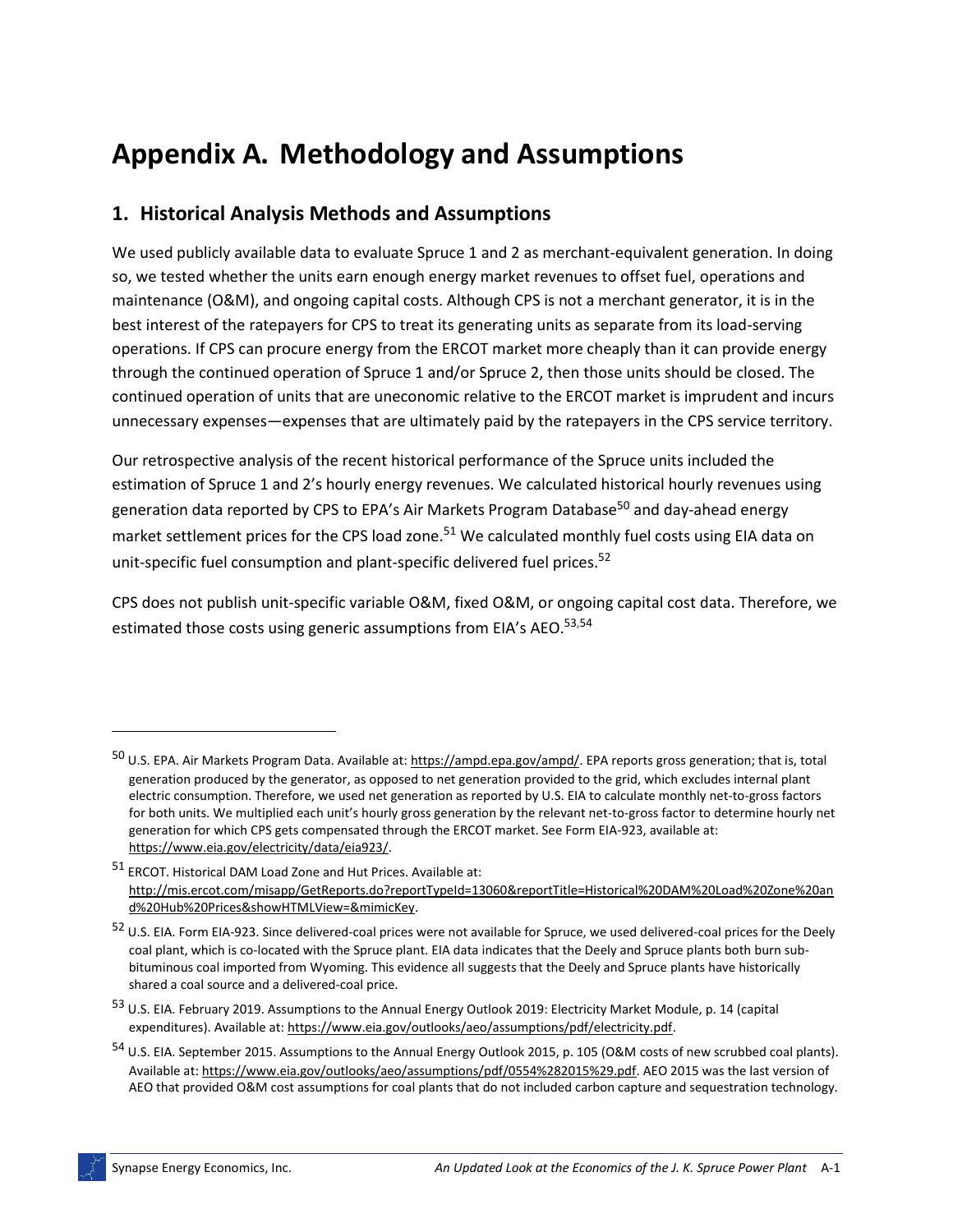There are other potential of revenues and costs that we do not capture, but we would expect these cash flows to be negligible for the Spruce units. As an example, ERCOT runs an hourly market for ancillary services, through which units can earn incremental revenue.<sup>55</sup> However, most coal plants are unable or unwilling to depend heavily on the ancillary market, and past ERCOT market reports have assumed that coal plants do not earn any net ancillary revenues.<sup>56</sup> The Spruce units may also bear some additional cost, or at least an opportunity cost, associated with procuring emission permits through SO<sub>2</sub> and NO<sub>x</sub> markets. Again, these costs are likely to be negligible for the Spruce units, as indicated by the low clearing prices of recent emission permit auctions.<sup>57</sup>

### **2. Forward-Going Modeling Assumptions**

We used a custom-built cash flow model to evaluate the likely future economic performance of the Spruce units relative to the market from 2019 through 2040. This model treats all previously incurred capital expenses as irrelevant to the determination of whether to retire a unit or continue to operate it. Our forward-going cash flow model necessarily relied on several input assumptions. We describe these assumptions below.

### **Coal Prices and Fuel Costs**

The Spruce plant was built to burn Powder River Basin coal.<sup>58</sup> Synapse relied upon EIA's AEO 2019 projection of Powder River Basin minemouth coal prices to forecast annual average delivered coal prices at the Spruce plant.<sup>59</sup> We assumed that Spruce delivered-coal prices would increase at the same rate as the minemouth prices.<sup>60</sup> [Figure 13](#page-30-0) shows the resulting delivered-coal price projection. Under this projection, coal prices increase at an average annual rate of 0.09 percent from 2019 through 2040.

<sup>55</sup> ERCOT. Zonal Energy and Ancillary Services Archives. Available at[: http://www.ercot.com/mktinfo/services/.](http://www.ercot.com/mktinfo/services/)

<sup>56</sup> ERCOT. 2014 State of Market Report, p. 88. Available at: [http://www.puc.texas.gov/industry/electric/reports/ERCOT\\_annual\\_reports/2014annualreport.pdf.](http://www.puc.texas.gov/industry/electric/reports/ERCOT_annual_reports/2014annualreport.pdf)

<sup>57</sup> U.S. EPA. SO<sup>2</sup> Allowance Auctions. Available at[: https://www.epa.gov/airmarkets/so2-allowance-auctions#tab-2.](https://www.epa.gov/airmarkets/so2-allowance-auctions#tab-2)

<sup>58</sup> Burns McDonnell. JK Spruce Unit 2. Available at[: http://www.burnsmcd.com/projects/jk-spruce-unit-2.](http://www.burnsmcd.com/projects/jk-spruce-unit-2)

<sup>59</sup> U.S. EIA. AEO 2019. Table 71. Coal Minemouth Prices by Region and Type. Available at: [https://www.eia.gov/outlooks/aeo/supplement/excel/suptab\\_71.xlsx.](https://www.eia.gov/outlooks/aeo/supplement/excel/suptab_71.xlsx)

 $60$  Note that this implicitly assumes that coal transportation costs will increase at the same rate as the price of the coal commodity, a reasonable assumption given the modest, steady coal price growth projected by AEO.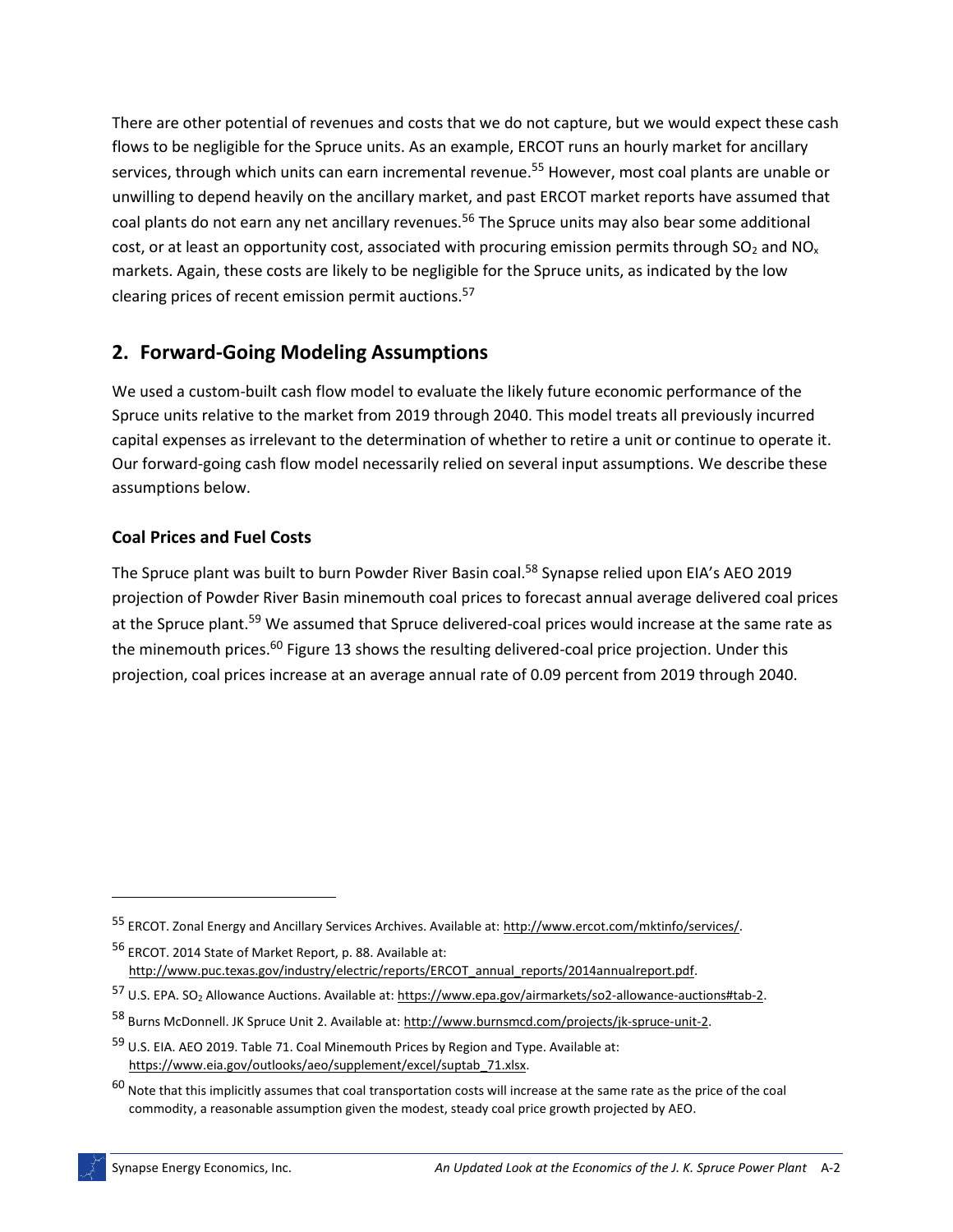

#### <span id="page-30-0"></span>**Figure 13. Spruce delivered-coal price forecast**

*Sources: Form EIA-923, AEO 2019.*

To arrive at dollar per MWh fuel costs, we multiplied the projected coal price by projected heat rates for each Spruce unit. We assumed that Spruce 1 and Spruce 2 would each maintain their 2018 net heat rate levels of 10.3 and 9.9 MMBtu per MWh, respectively.

#### **Natural Gas Prices**

Synapse's analysis relied on multiple forecasts of monthly average Henry Hub natural gas prices. For each month between now and the end of 2021, we used current Henry Hub settlement prices in the NYMEX futures market.<sup>61</sup> After 2021, we increasingly relied on fundamentals-based, long-term forecasts. In our base projection, we used the AEO 2019 Reference case annual average Henry Hub forecast, adjusted to account for monthly fluctuations, to project gas prices from 2024 through 2040.<sup>62</sup> From 2022 through 2023, we used a blend of NYMEX futures and AEO 2019 projections[. Figure 14](#page-31-0) below shows our base Henry Hub forecast.

<sup>61</sup> NYMEX. Henry Hub Natural Gas Futures Settlements. Accessed May 29, 2019. Available at [https://www.cmegroup.com/trading/energy/natural-gas/natural-gas\\_quotes\\_globex.html.](https://www.cmegroup.com/trading/energy/natural-gas/natural-gas_quotes_globex.html)

<sup>62</sup> EIA. AEO 2019. Table 13. Natural Gas Supply, Disposition, and Prices. Available at: [https://www.eia.gov/outlooks/aeo/excel/aeotab\\_13.xlsx.](https://www.eia.gov/outlooks/aeo/excel/aeotab_13.xlsx)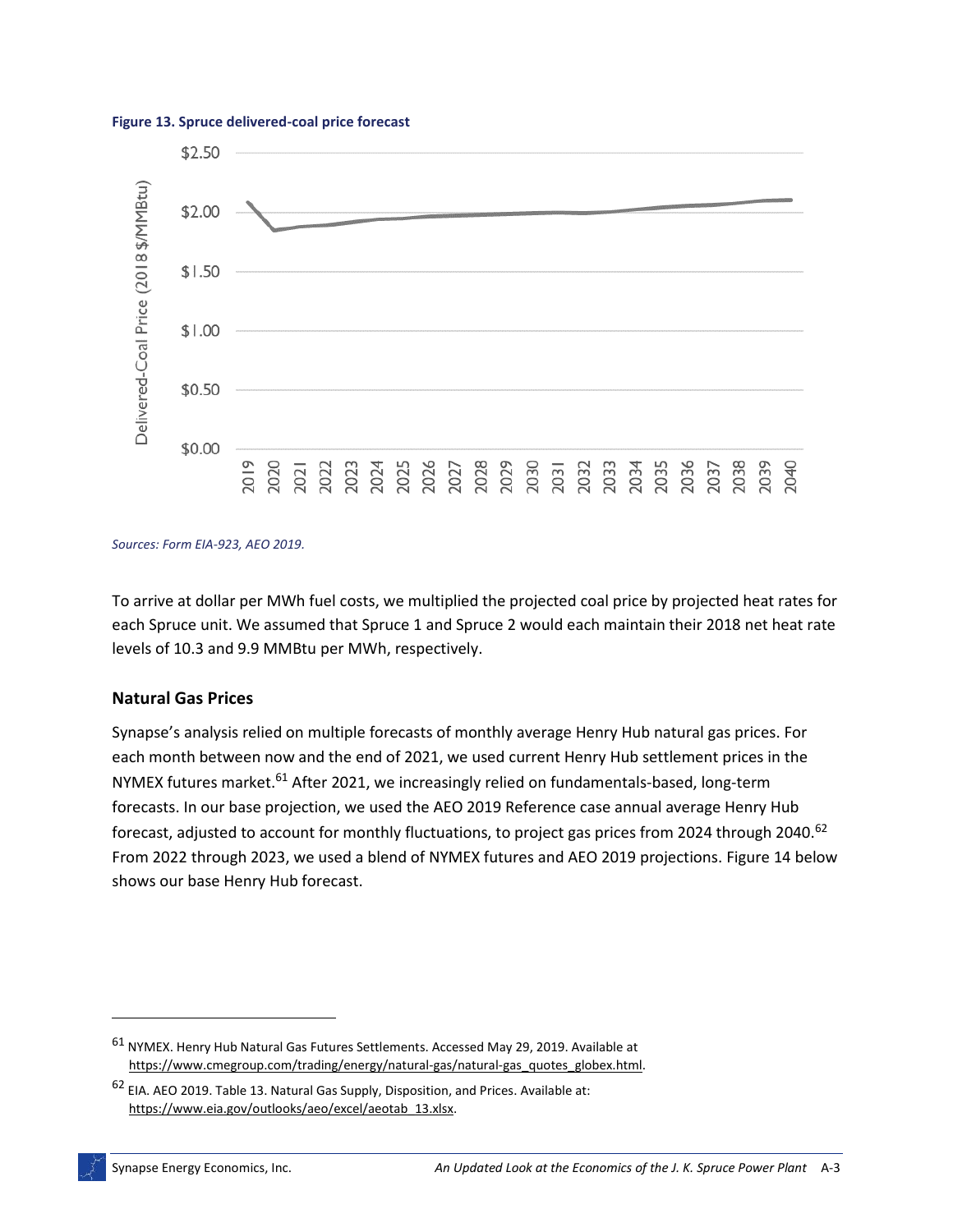<span id="page-31-0"></span>



*Sources: AEO 2019, NYMEX.*

The most notable element of this forecast is the transition from low price projections in 2021 to higher projections in 2024. The shift is caused by EIA's assumption that Henry Hub prices will recover substantially in the middle of the decade. To account for the possibility that AEO may be projecting an unreasonably rapid increase in gas prices, we conducted a low gas price sensitivity using AEO's "High oil and gas resource and technology" price projection. [Figure 15](#page-32-0) below presents a comparison of our base case and low gas price projections.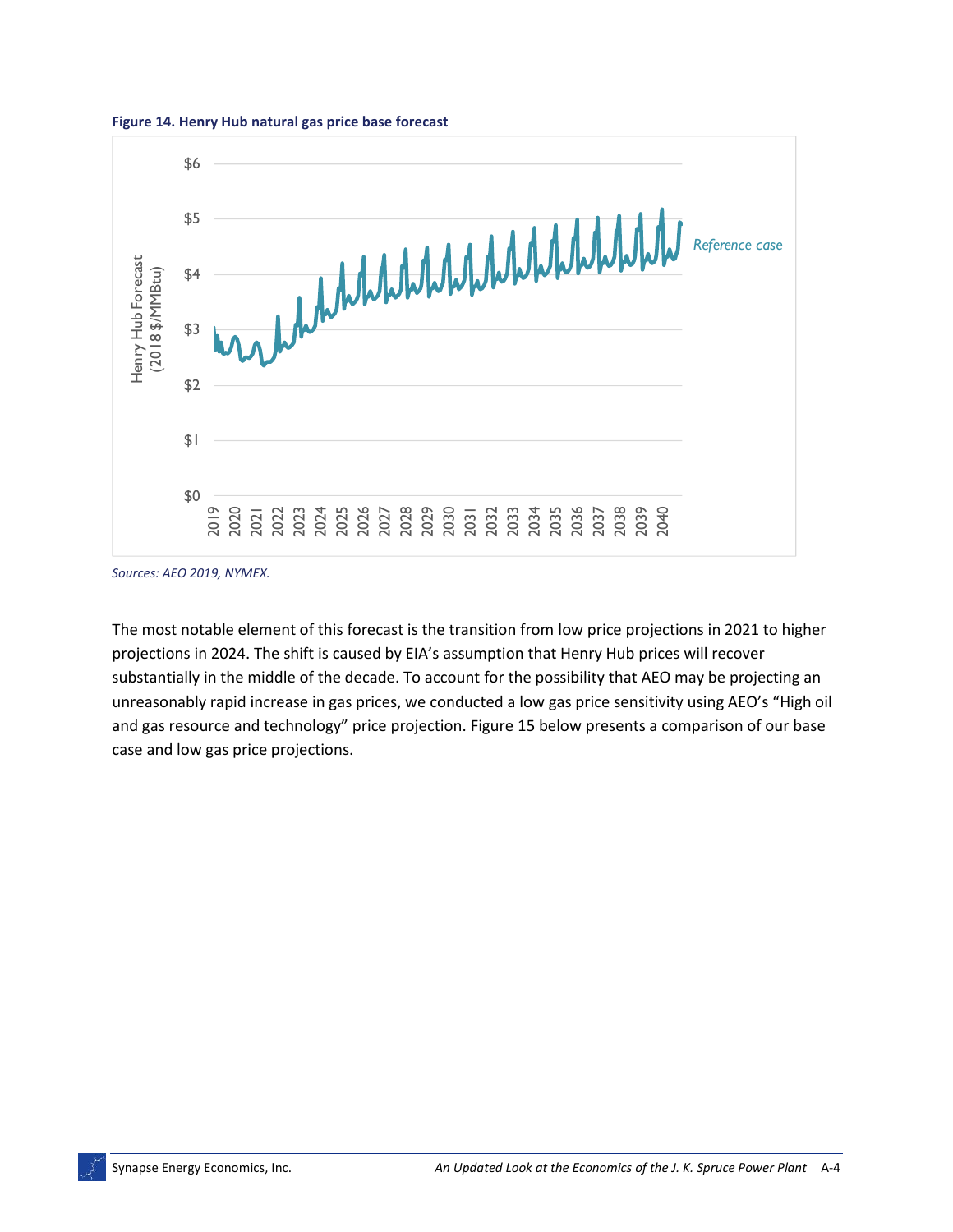

<span id="page-32-0"></span>**Figure 15. Henry Hub natural gas price forecast comparison**

*Sources: AEO 2019, NYMEX.*

#### **Market Energy Prices**

Energy market prices at Spruce are strongly correlated with natural gas prices. This is demonstrated by [Figure 16,](#page-33-0) which compares historical monthly Henry Hub prices with monthly average day-ahead energy prices for the CPS load zone. Since 2013, CPS load zone energy prices have moved very closely with Henry Hub prices in nearly all months, with only a few energy price spikes breaking the trend. Accordingly, we used forecasted monthly Henry Hub prices to projected future hourly energy prices faced by the Spruce plant.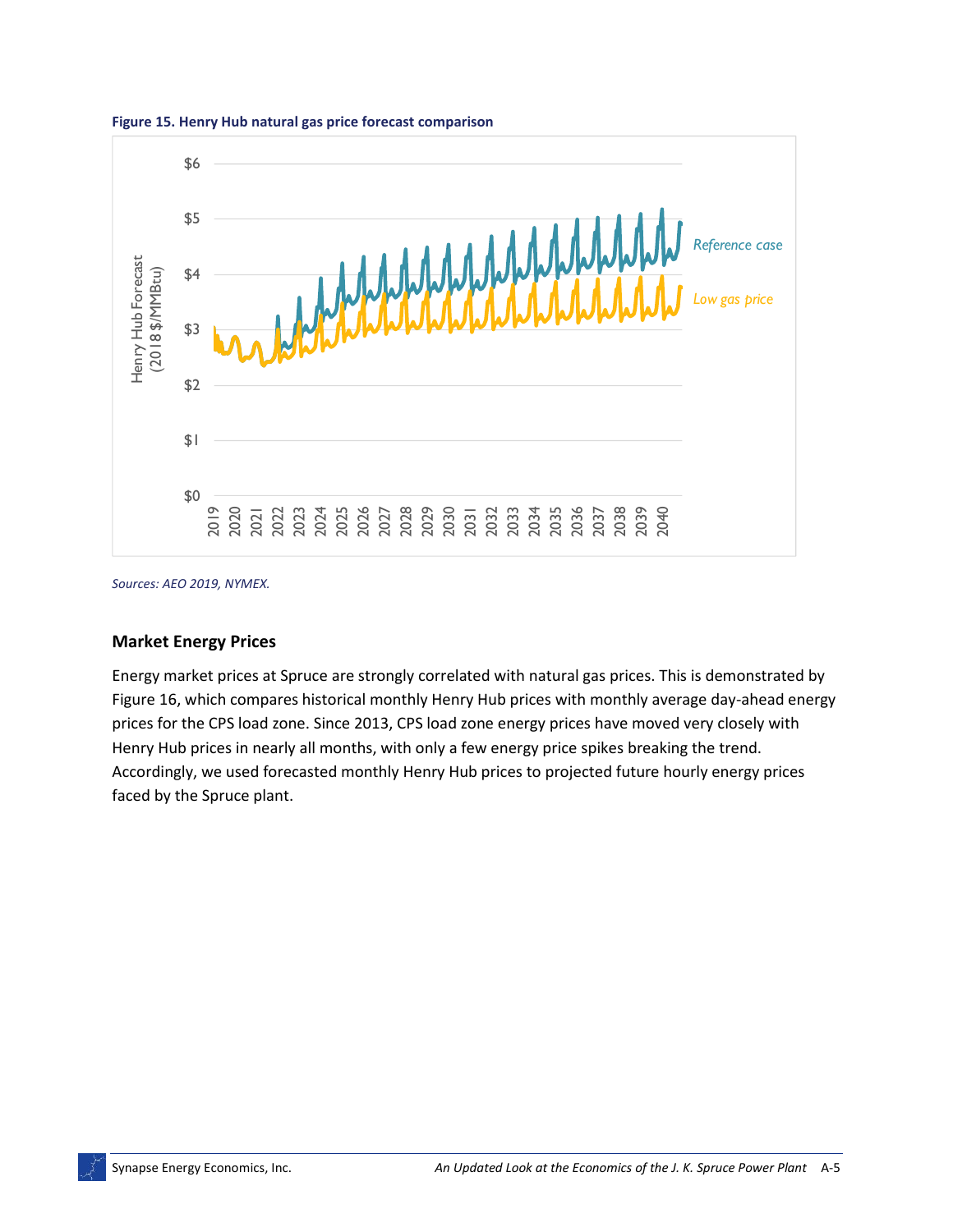

<span id="page-33-0"></span>**Figure 16. Recent historical relationship between Henry Hub price and average CPS energy price**

Our forecast of hourly Spruce energy prices relied on a regression analysis. The regression takes the following form: Energy Price  $\sim$  Henry Hub Price + Month + Henry Hub  $*$  Month. That is, the dependent variable is the energy price, and the independent variables are the Henry Hub price, the month, and the interaction term between the Henry Hub price and the month. We then used forecasted Henry Hub prices to project average monthly CPS energy prices for every month between now and 2040. Finally, we used historical data to scale the monthly projections to hourly projections.

#### **Spruce Units Ongoing Capital and O&M Costs**

We assumed variable and fixed O&M costs would remain constant in real terms over the lifetime of the Spruce plants, at the levels assumed by EIA for a "scrubbed" coal plant.<sup>63</sup> Ongoing capital costs are calculated using an equation provided in AEO 2019.<sup>64</sup>

<sup>63</sup> Assumptions to the Annual Energy Outlook 2015, p. 105.

<sup>64</sup> Assumptions to the Annual Energy Outlook 2019: Electricity Market Module, p. 14.